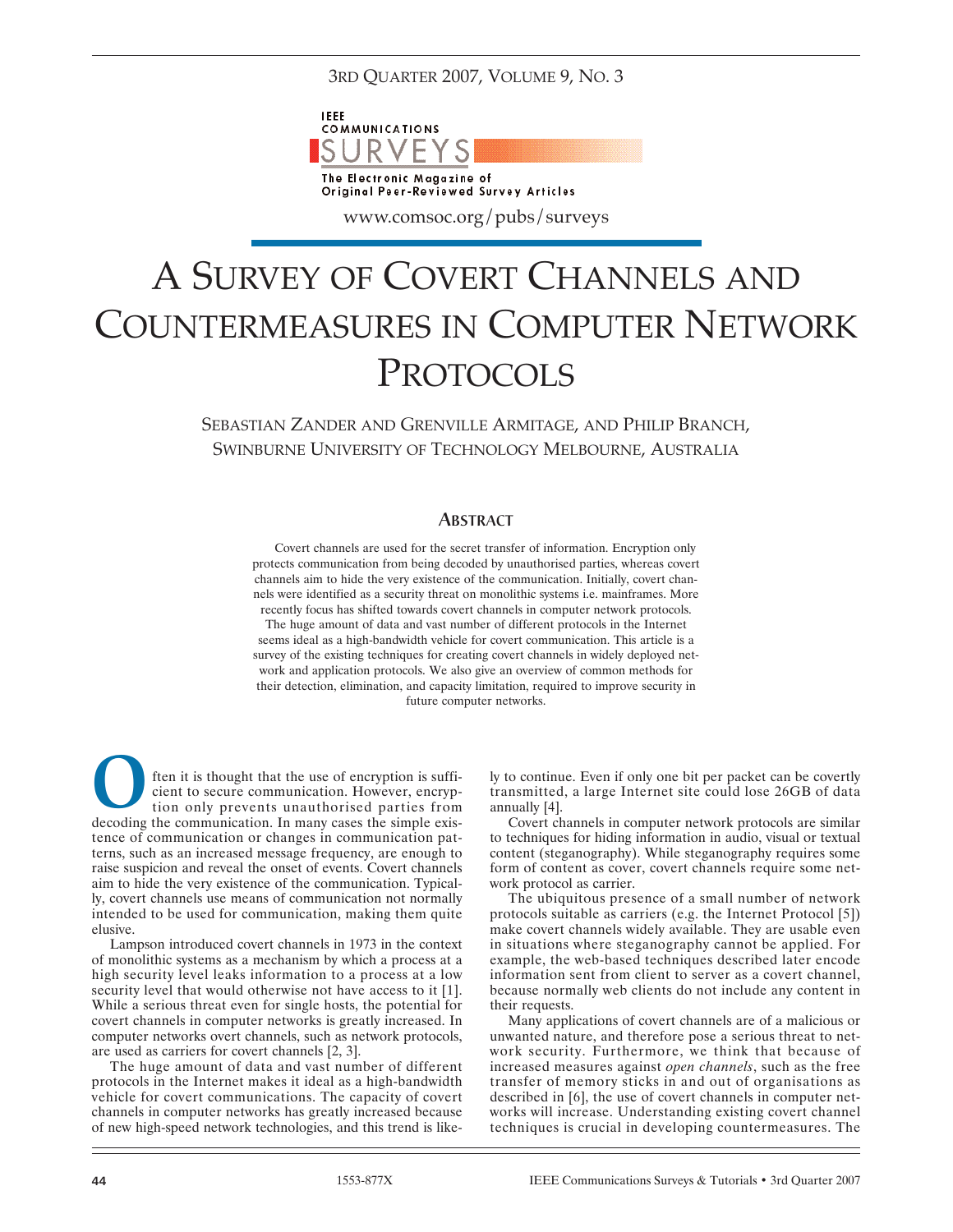detection, elimination, and capacity limitation of covert channels are challenging but need to be addressed to secure future computer networks.

This article is a survey of existing covert channels in network and application protocols and their countermeasures over the period 1987–2006. There are a number of related research areas we do not cover here for space reasons: covert channels in single hosts [1, 7], steganographic techniques for hiding information in content [8], and subliminal channels in cryptosystems [9].

Another related area is the field of anonymous communications concerned with obfuscating sender/receiver identities and their relationships (who is communicating with whom) [10]. However, this topic does not address full covertness of communication, since observers can still determine that some form of communication is taking place [11].

The rest of the article is organised as follows. First we describe potential application scenarios, define the terminology and explain the basic communication principles of covert channels. Then we present currently known covert channel techniques and discuss possible countermeasures. Finally, we conclude and identify future research.

# APPLICATION SCENARIOS

A diverse range of individuals and groups has found reason to utilise covert channels for communication and coordination. Typically this is motivated by the existence of an adversarial relationship between two parties (such as government agencies versus criminal or terrorist organisations, hackers or corporate spies versus a company IT department, or dissenting citizens versus their governments).

Clearly, government agencies, criminals, or terrorist organisations have an interest to keep their communication secret. However, simply using encryption does not prevent adversaries from detecting communication patterns. Often only the evidence that communication takes place is sufficient to detect the onset of activity, discover organisational structures or justify obtaining police warrants.

Once spies or hackers have compromised computer systems they usually ex-filtrate data or instrument the systems for malicious purposes, including communication with installed Trojan horses (malicious programs disguised as or embedded within legitimate software) or tools for launching denial of service attacks. Such activities generate network traffic that if not covert — would immediately alert system administrators, who then would discover the compromised systems. Exfiltrating sensitive data over covert channels does not even require compromised computers. It is sufficient if the attacker can compromise an input device such as a keyboard [12], or a software package such as a web browser [13].

It should be emphasized that often even *ordinary* employees may want to use covert channels to bypass their company firewalls in order to access Internet resources. Furthermore, recent attempts by some governments to limit the freedom of speech in the Internet have led to proposals for using covert channels to circumvent these measures [14, 15]. In countries that forbid (strong) encryption of data, covert channels can be used to *secure* the information transport (although this is not strong security in the cryptographic sense).

Network administrators can use covert channels to secure network management related communication by hiding it from hackers [16]. Again this is not strong security in the cryptographic sense. Honeypots, which are computer systems set up as trap for hackers, can also use covert channels to export logged data in real-time hidden from the attacker [17].

Computer viruses or worms can use covert channels to spread themselves undetected or for covertly exchanging information necessary for distributed processing (e.g. execute brute-force attacks on cryptosystems [18]).

Moskowitz *et al.* showed that imperfections in techniques for anonymous communication are effectively covert channels usable to thwart anonymisation [19]. Covert channels have been used for breaking anonymisation in specific networkrelated scenarios: Xu *et al.* described an attack on network traffic trace file anonymisation through covert channels [20] and Bethencourt *et al.* developed a covert-channel-based technique to identify the locations of sensors used for detecting malicious network traffic [21].

Covert channels can also be used for transmitting authentication data. A number of techniques have been developed for allowing authorised external users to access open firewall ports while presenting these ports as closed to all other users. One particular technique, called *port knocking*, uses covert channels for sending the authentication information [22]. Mazurczyk *et al.* proposed using covert channels and steganography to link control information, including authentication data, to the actual data flows [23, 24].

A number of researchers have developed packet traceback techniques using covert channels [25, 26]. Traceback techniques provide downstream nodes with information about the path of incoming packets. This is important in case of denial of service attacks, because it allows filtering the attack traffic at upstream nodes or even isolating the attacker(s).

# TERMINOLOGY AND COMMUNICATION MODEL

### **TERMINOLOGY**

Different terms have been used for describing the process of hiding information in network protocols. Whereas many researchers referred to covert channels some also used the terms steganography or information hiding. Partly this has been caused by differences between Lampson's original covert channel definition and a later definition by the US Department of Defense (US DoD). Lampson defined covert channels as "channels, […] not intended for information transfer at all" [1] whereas the US DoD defined covert channels as "[…] any communication channel that can be exploited by a process to transfer information in a manner that violates the system's security policy" [27]. Another reason is that terminology has evolved over the years: the term "information hiding" simply had not been coined when the first covert channels in computer network protocols were proposed [28].

Throughout this article we use the term *covert channel* when we refer to the hiding of information in network protocols and refer to the information transmitted across the covert channel as *hidden* or *covert information*. Consistently with Petitcolas *et al.* we use the term *steganography* (literally meaning covered writing) when we refer to the hiding of information in content, and the term *information hiding* as a generic term for both [8]. Transmission of information through a system mechanism is an *overt channel* [29].

Traditionally covert channels were classified into storage and timing channels even though there is no fundamental distinction between them [27]:

- *Storage channels* involve the direct/indirect writing of object values by the sender and the direct/indirect reading of the object values by the receiver.
- *Timing channels* involve the sender signaling information by modulating the use of resources (e.g. CPU usage) over time such that the receiver can observe it and decode the information.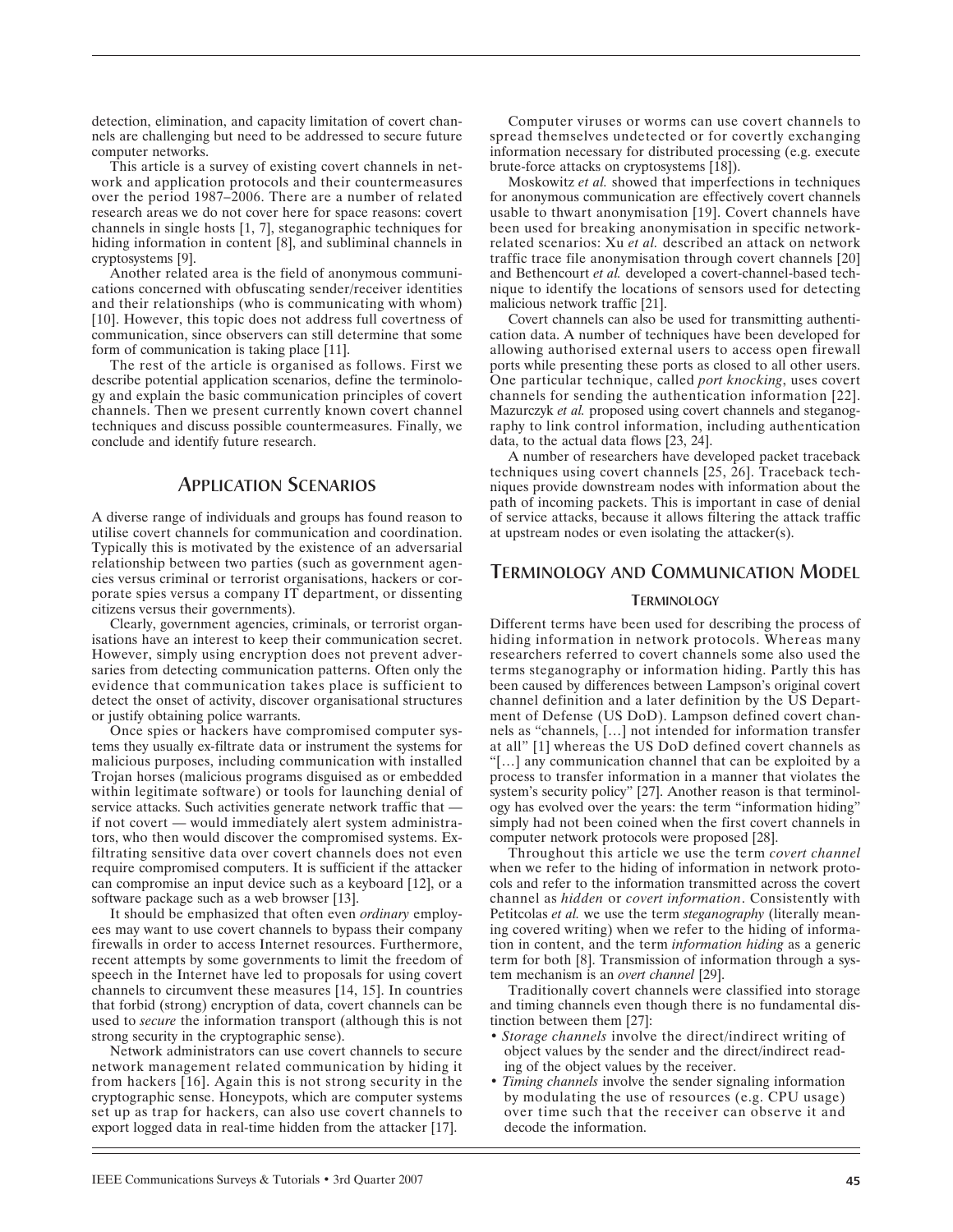

n**Figure 1.** *The prisoner problem – the de-facto model for covert channel communication.*

### THE PRISONER PROBLEM

The prisoner problem was first posed by Simmons and is the de-facto model for covert channel communication [30]. Two people, Alice and Bob,<sup>1</sup> are thrown into prison and intend to escape. To agree on an escape plan they need to communicate but Wendy the warden monitors all their messages. If Wendy finds any signs of suspicious messages she will place Alice and Bob into solitary confinement — making it impossible for them to escape. Alice and Bob must exchange innocuous messages containing hidden information that (hopefully) Wendy will not notice. Craver describes the different types of wardens [31]:

- A *passive* warden can only spy on the channel but cannot alter any messages.
- An *active* warden is able to slightly modify the messages, but without altering the semantic context.
- A *malicious* warden may alter the messages without impunity, but in reality malicious wardens are rare [31].

Handel *et al.* extended this scenario towards computer networks, where Alice and Bob use two networked computers for communication [32]. They run an innocuous looking overt communication channel between their computers, containing a hidden covert channel. Alice and Bob share a secret, which is useful for determining covert channel encoding parameters and encrypting/authenticating the hidden messages. For practical purposes Alice and Bob may well be the same person, for example a hacker ex-filtrating restricted information. Wendy manages the network and can monitor the passing traffic for covert channels or alter the passing traffic to eliminate or disrupt covert channels. Figure 1 depicts the model (Alice sending to Bob).

In the prisoner model Alice communicates with Bob, but in general covert channels are not restricted to unicast (oneto-one) channels. Alice could also send hidden information to Bob, Carol and Dave at the same time if the channel allows multicast (one-to-many) communication.

#### COMMUNICATION SCENARIOS

There are a number of different scenarios for covert communication depending on whether Alice and Bob are the sender and receiver of the overt channel, or if they act as *middlemen* and manipulate an overt channel between innocent users [33].

If the sender of the covert channel is also the sender of the overt channel, it can manipulate the overt channel as desired (e.g. to maximise the covert channel capacity or its stealth). However, sometimes the covert sender may not be able to create overt channels or may choose not to do so for increased stealth. In this case the sender can act as middleman embedding a covert channel into an existing overt channel. Obviously, then the covert sender has no control of the overt channel, and the maximum capacity of the covert channel depends on the existing overt channel.

The covert receiver can be the receiver of the overt channel, but to increase stealth the receiver can also be a middleman extracting the hidden information from an overt communication destined for an innocent receiver. Then the covert receiver should (if possible) remove the covert channel preventing possible detection by the receiver or any other intermediate nodes.

Being a middleman does not necessarily mean the covert sender/receiver has to be physically separated from the overt sender/receiver. Covert sender and receiver could be located on routers/gateways between the overt sender and receiver, but they could also be on the same physical device located in lower levels of the network protocol stack.

Figure 2 illustrates the possible combinations of covert sender and receiver locations. The actual communication scenario depends on the application of the covert channel. For example, if the covert channel is used to circumvent censorship covert and overt sender/receiver would likely be identical, whereas if it is used by a hacker for ex-filtrating data the covert sender and receiver would likely be middlemen (e.g. the sender could be inside the network protocol stack of the compromised machine and the receiver could be on a router close to the edge of the compromised network).

# COVERT CHANNELS

In this section we give an overview of existing covert channel techniques in computer network protocols. In contrast to previous work we group channels according to their mechanism and not just based on the layers of the Open Systems Interconnection (OSI) model. We believe our approach is advantageous because it provides a more fine-grained classification and also accommodates the fact that some methods could be applied very similarly on different OSI layers. For example, the address modulation channel described later works on the link layer with MAC addresses, on the network layer with IP addresses and on the transport layer with UDP/TCP port numbers.

# UNUSED HEADER BITS

Covert channels can be encoded in unused or reserved bits of frame or packet headers. This is particularly problematic if



n**Figure 2.** *Possible combinations of different covert sender/receiver locations.*

*<sup>1</sup> Cryptographic protocols are usually illustrated using two participants named alphabetically (Alice, Bob) or with names where the first letter matches their role (Wendy the warden).*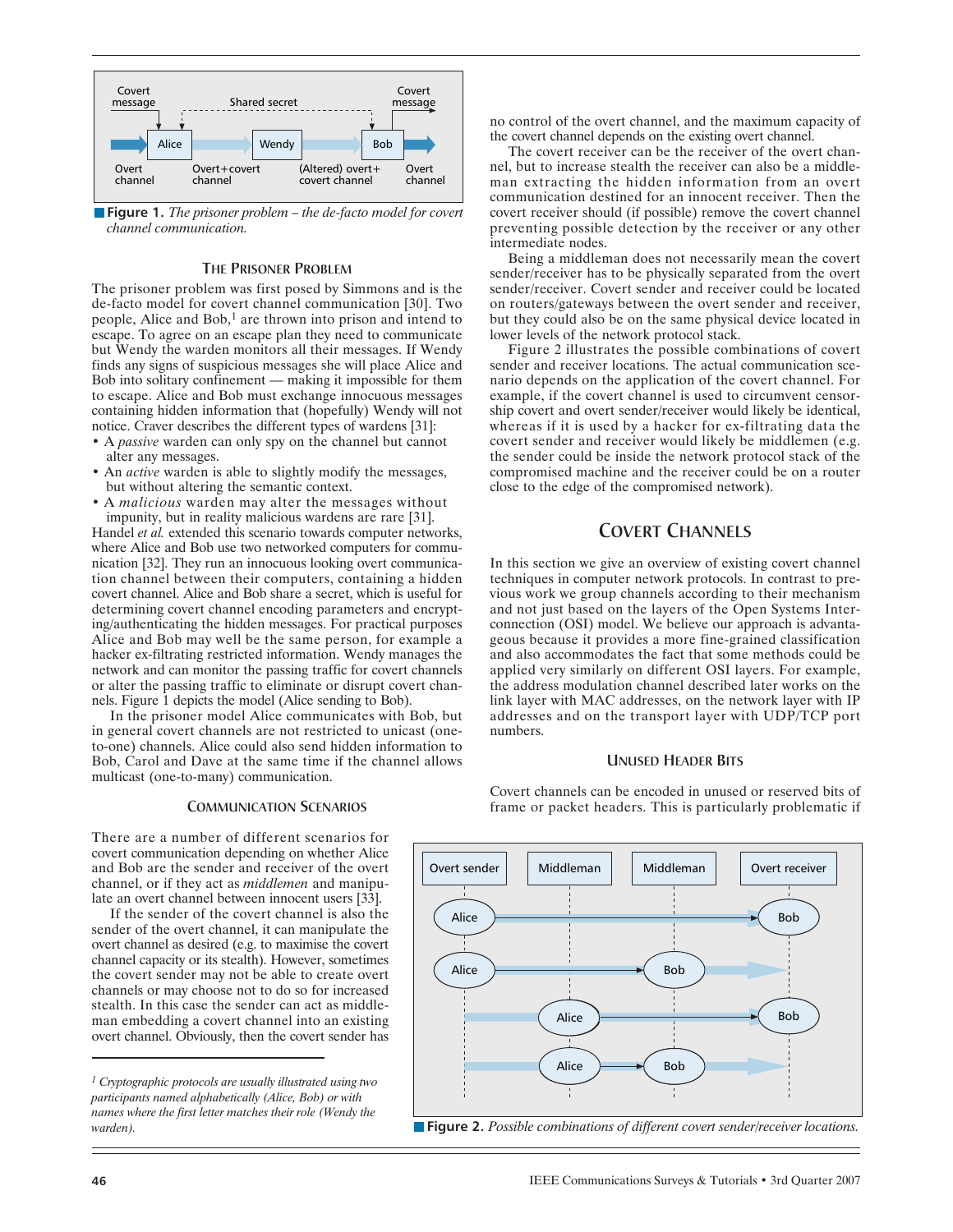

**Figure 3.** *The TCP Initial Sequence Number (ISN) bounce channel.*

protocol standards do not mandate specific values or receivers do not check for the standard values. Handel *et al.* proposed a covert channel using the unused bits of the IP header's Type of Service (TOS) field or of the TCP header's Flags field [32]. Kundur *et al.* suggested using the IP header's Don't Fragment (DF) bit as a covert channel [34]. The DF bit can be set to arbitrary values if the sender knows the Maximum Transfer Unit (MTU) size of the path to the receiver and only sends packets of less than MTU size. Hintz proposed transmitting covert data in the TCP Urgent Pointer (used to indicate high priority data) that is unused if the URG bit is not set [35].

Fisk *et al.* identified covert channels in TCP Reset segments (TCP segments with the RST flag set abort the connection and usually contain no data) and in the unused code fields of some Internet Control Message Protocol (ICMP) messages [4]. Wolf proposed covert channels in header fields of multiple (now obsolete) protocols such as Token Ring [36]. Lucena *et al.* identified a number of covert channels in various IPv6 header fields such as Traffic Class and Flow Label [37].

### HEADER EXTENSIONS AND PADDING

Many protocols support extension of the standard header. Usually there are some pre-defined header extensions that allow transporting non-mandatory information on demand, but many protocols also allow header extensions to carry data not foreseen in the original specification, extending the capabilities of the protocol.

Graf proposed transmitting covert information in the IPv6 destination options header [38]. This header carries optional information for the packet's destination node. If the option type is set so that the receiver ignores the option, covert information can be directly encoded as option data. Lucena *et al.* identified covert channels in the IPv6 Hop-by-Hop, Routing, Fragment, Authentication and Encapsulating Security Payload extension headers [37]. Trabelsi *et al.* proposed to hide covert data masked as IP addresses in IP Route Record option headers [39].

Covert information can be encoded in frame or packet padding. For example, Ethernet frames must be padded to a minimum length of 60 bytes. If the protocol standard does not enforce specific values for the padding bytes, any data can be used [32, 36]. Padding of the IP and TCP header to 4-byte boundaries (in case header options are present) and padding in IPv6 can also be used to transmit covert data [4, 37].

### IP IDENTIFICATION AND FRAGMENT OFFSET

The IP Identification (ID) header field is used for reassembling fragmented IP packets. The only requirement from the IP standard is that each IP ID uniquely identifies an IP packet for a certain time period [5]. The Fragment Offset is used to determine in which sequence the fragments need to be reassembled.

Rowland proposed multiplying each byte of the covert information by 256 and directly using it as the IP ID [15]. Ahsan *et al.* proposed transmitting covert information in the high e ight bits of the IP ID (as the XOR of the data and a secret key) and generate the low eight bits randomly [40].

Cauich *et al.* described how to use this covert channel between middlemen [41]. If an existing packet is not fragmented the covert sender inserts the covert information into the IP ID and Fragment Offset fields and sets one bit from the reserved bits of the flags field. This bit is used to mark packets with covert information so that the covert receiver can distinguish between real final fragments (which have the More Fragments bit set to zero) and packets with hidden information.

Danezis proposed an indirect covert channel using the IP ID field [11]. This channel requires an (unwitting) intermediary host running an operating system with globally incrementing IP ID counter for outgoing packets. Furthermore, the covert sender and receiver must be able to force the intermediary to receive packets and send packets back (e.g. using ping). In each time interval the covert sender sends *n* packets to the intermediary, where *n* is the encoded covert information, forcing it to send *n* packets back. At the start of each time interval the covert receiver forces the intermediary to send one packet. The covert receiver can recover *n* (the covert information) by computing the IP ID difference of two consecutive packets received from the intermediary.

### TCP INITIAL SEQUENCE NUMBER FIELD

TCP sequence numbers are used to coordinate which data has been transmitted and received guaranteeing reliable transport. The first sequence number selected by the client is called the Initial Sequence Number (ISN). The ISN must be chosen such that the sequence numbers of new incarnations of a TCP connection do not overlap with the sequence numbers of earlier incarnations of a TCP connection [42].

Rowland proposed multiplying each covert byte with 256<sup>3</sup> and directly using it as the TCP ISN [15]. He also outlined an indirect channel called the bounce channel (Fig. 3). Instead of sending the ISN directly in a TCP SYN packet to the receiver, the sender sends the TCP SYN packet to a bounce host with a spoofed IP source address set to the intended destination. Upon reception of the SYN packet the bounce host sends a SYN/ACK or SYN/RST to the receiver with the acknowledged sequence number equal to the ISN+1. The receiver decrements the ACK number and decodes the hidden information.

Rutkowska developed a covert channel based on TCP ISNs for Linux, where the covert information is encrypted in the ISN fields so that the resulting distribution is uniform random [43]. However, Murdoch *et al.* pointed out that all the previous proposed ISN techniques produce a different distribution than the real operating system implementations [44]. They developed ISN covert channels tailored for Linux and OpenB-SD, where the ISN distribution of the covert channel looks like the normal ISN distribution.

### CHECKSUM FIELD

Abad described how the IP header Checksum field could be used for covert communication [45]. The Checksum field is modified to encode the secret information and an IP header extension is added with the content chosen such that the modified checksum is correct again. The same technique could be used for the TCP header checksum. However, since this technique requires adding a header extension the covert information could also be encoded directly into the header extension.

Since the checksum in UDP packets is optional [46], Fisk *et al.* proposed using its presence or absence to signal one bit of covert information per UDP packet [4].

### MODULATING THE IP TIME TO LIVE FIELD

Jones *et al.* proposed a covert channel based on the IP header Time to Live (TTL) field as solution to trace back IP flows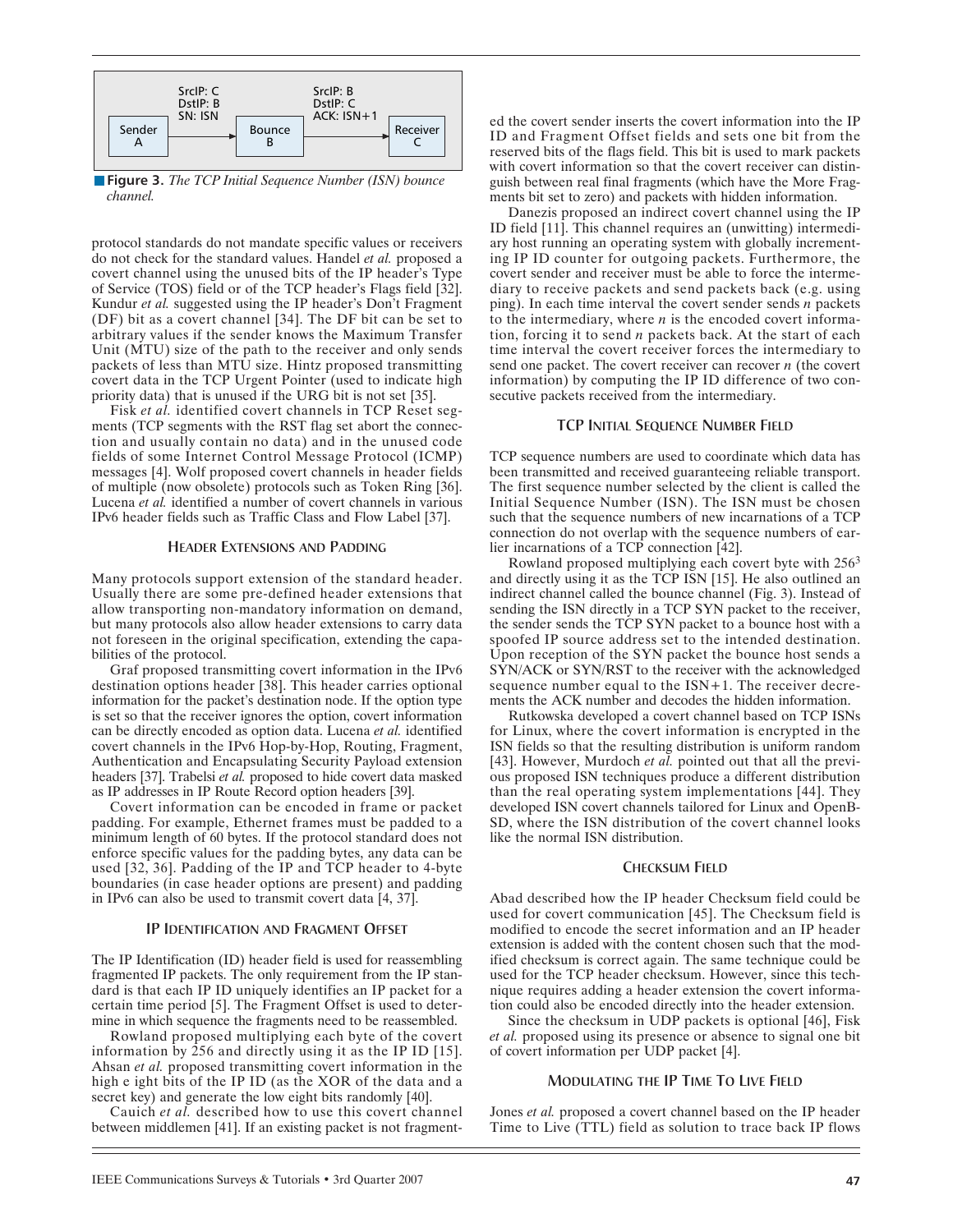

n**Figure 4.** *Modulating the least significant bit of the TCP timestamp field.*

without using the source address field [25]. In their approach, routers modulate the TTL field of packets so that downstream receivers can unambiguously identify their upstream router. The covert channel is used for marking instead of general purpose communication.

Qu *et al.* and Lucena *et al.* proposed techniques for embedding covert information into the TTL [47] and the IPv6 Hop Limit field (IPv6 equivalent of the IP TTL) [37]. Neither scheme takes into account typical initial TTL values chosen by the sender and *normal* TTL variation occurring in networks. Zander *et al.* analysed initial TTL values and normal TTL variation and proposed an improved covert channel encoding in the TTL field that is harder to detect [48].

### MODULATING ADDRESS FIELDS AND PACKET LENGTHS

Any communication protocol uses address fields to identify senders and receivers. The most prominent today are arguably the IP source and destination address part of the IP header. Padlipsky *et al.* and Girling proposed either directly encoding information in the destination address fields or by modulating the order of valid destination addresses in subsequent transmissions [2, 3]. An amount of bits can be communicated based on the number of different addresses a covert sender can use. The initial proposal was targeted to link layer frames but the technique can be used on other layers, for example IP addresses (network layer) or port numbers (transport layer) can be modulated. Covert information can also be transmitted in source addresses, if they can be modulated [37]. This is the case for IP addresses (if spoofing is possible) or port numbers.

Any communication protocol uses length fields to indicate the length of headers, header extensions or messages (frames, packets). Padlipsky *et al.* and Girling proposed to modulate the lengths of link layer frames to transmit covert information [2, 3]. The same technique could be used to modulate the size of IP/UDP/TCP packets as proposed in [37].

Perkins developed a protocol-independent covert channel that encodes the information in the sum of all bits of a message [49]. Covert sender and receiver agree on the maximum possible sum *S* (all bits set in a message of maximum length) and a division of [0, *S*] into several intervals. The channel capacity depends on the number of intervals e.g. two bits per packet can be transmitted if there are four intervals. The covert sender encodes covert bits by constructing or reordering messages so that the bit sum is in the desired interval. The covert receiver decodes the information by identifying the interval in which the bit sum of a received message lies.

### MODULATING TIMESTAMP FIELDS

Handel *et al.* proposed modulating the timestamp of the IP timestamp header extension to transmit covert data [32]. However, this header extension limits a packet to only 24 hops and is no longer used.

Giffin *et al.* developed a method for covert messaging through TCP timestamp header options, which are widely used to improve TCP performance [50]. Covert information is inserted in the low order bits of the sender timestamps, because these are effectively random for slow TCP connections. Instead of directly modifying timestamps the algorithm slows the TCP stream so that the timestamps on packets are valid when they are sent. The algorithm compares the least significant bit (LSB) of every TCP segment generated by the system with the current covert bit to be sent. If the LSB matches the covert bit the TCP segment is sent immediately otherwise it is delayed for one timestamp tick (Fig. 4).

### PACKET RATE/TIMING

Covert information can be encoded by varying packet rates, which is equivalent to modulating the packet timing (the interpacket times) [2, 3, 51]. The covert sender varies its packet rate between two (binary channel) or multiple packet rates each time interval. The receiver measures the rate in each time interval and decodes the covert information. A binary channel can transmit one bit per time interval, whereas a multi-rate channel can transmit log<sub>2</sub>r bits per time interval where *r* is the number of distinct rates. The sender and receiver need a mechanism for synchronisation of the time intervals.

Padlipsky *et al.* outlined a timing channel where the sender either transmits or stays silent in each time interval [2]. This on/off timing channel is a special case of the binary channel where one rate is zero and the other rate is chosen arbitrarily. Girling also proposed covert timing channels at the packet level and suggested mitigating the noise problem by the length of the inter-packet delay (which is inversely proportional to the channel capacity) [3]. Cabuk *et al.* implemented the on/off timing channel [51]. In their scheme the covert data is divided into small fixed-size frames and synchronisation between sender and receiver is achieved through a special start sequence at the beginning of each frame. As the authors note this scheme does not entirely solve the synchronisation problem and they propose several better techniques as future work.

Berk *et al.* introduced a variant of the packet-timing channel that does not require sender-receiver synchronisation because the covert information is encoded directly in the inter-packet delays of consecutive packets [52]. They compared channels with two delays (binary channels) and multiple delays, and developed a mechanism by which the sender can pick the optimal symbol distribution in multi-rate channels given the channel characteristics.

Murdoch developed an indirect covert channel that is a hybrid between the packet rate and timestamp modulation channels [53]. The channel requires an intermediary that receives and sends packets to both covert sender and receiver. The channel exploits the fact that a host's CPU temperature is proportional to the number of packets per time unit it processes and a host's system clock skew depends on the temperature. The covert sender either sends packets to the intermediary or stays silent. The covert receiver estimates the intermediary's clock skew by observing a series of timestamps in packets sent by the intermediary (e.g. the TCP timestamps introduced earlier). Although Murdoch developed the technique specifically for identifying the operator of servers hidden by anonymisation networks he concludes that it could also be used as a noisy channel for general covert communication.

### MESSAGE SEQUENCE TIMING

Wolf mentioned the possibility of constructing covert channels by modulating the use of protocol operations [36]. For exam-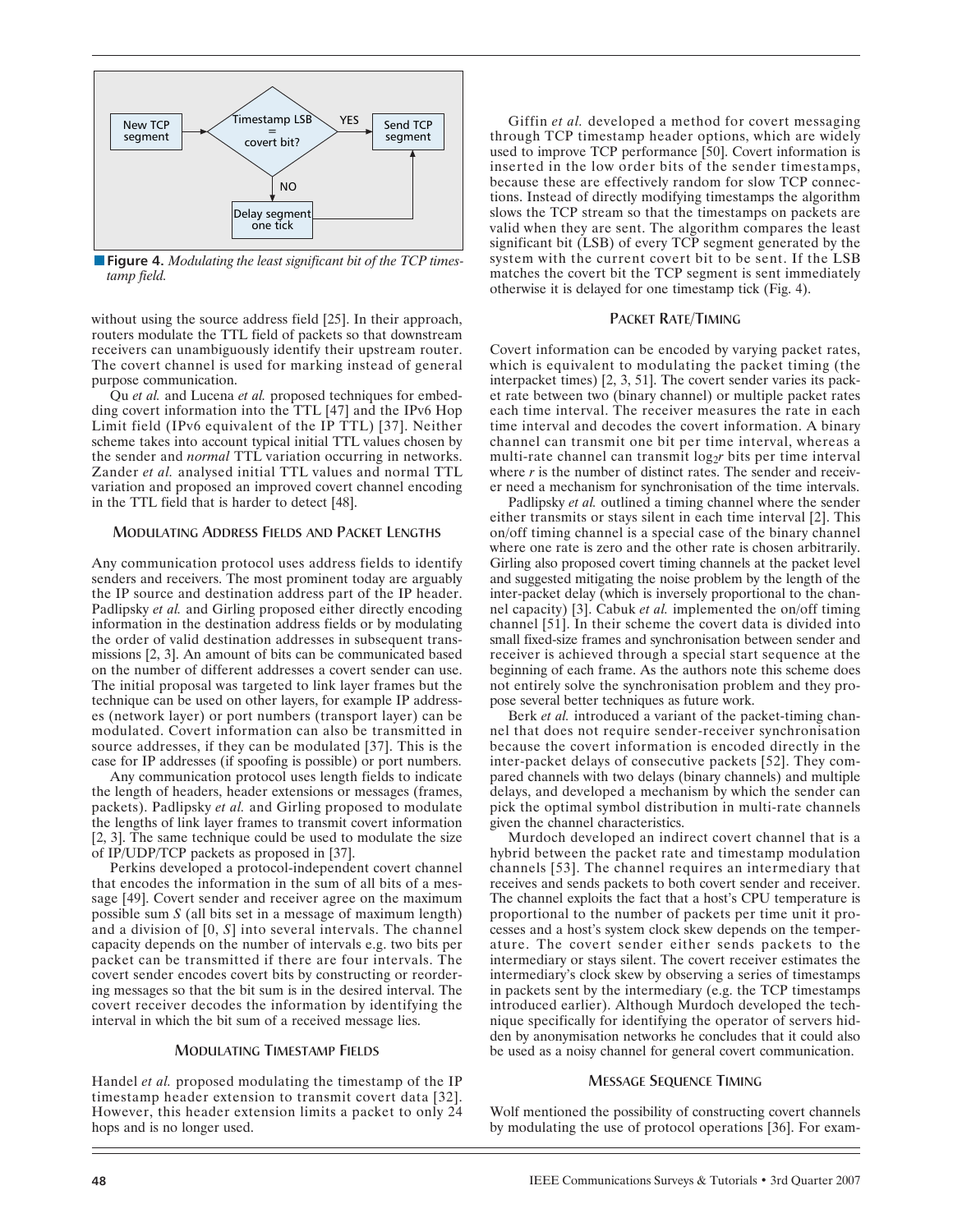ple, a receiving station can acknowledge each frame separately or wait until two frames have arrived before acknowledging the first. Handel *et al.* proposed a covert channel based on modulating the clear to send/ready to send (CTS/RTS) signals of serial port communication [32]. This technique can be applied to other network protocols utilising CTS/RTS (e.g. Wireless LANs). Handel also proposed using the timing of ICMP source quench messages [54] to create a covert channel. A gateway or receiver of an overt communication can send source quench messages to the sender requesting a decrease of traffic rate (flow control). In practice ICMP source quench messages are no longer used.

Hintz described an indirect timing channel [35]. The sender sends a large number of requests to a server or stays silent in each time interval, equivalent to one bit per time interval. The receiver periodically probes the server and measures the response time to recover the covert information. Eßer *et al.* implemented a web-based timing channel and analysed its capacity [55]. In their scheme a web server sends covert data to a client by delaying a response (one) or responding immediately (zero).

### PACKET LOSS AND PACKET SORTING

Servetto *et al.* demonstrated that channel erasures (packet loss) intentionally introduced at the sender could be used as a low-rate covert channel [56]. In practice, the technique requires per packet sequence numbers and erasures are realised by skipping sequence numbers (artificially losing packets at the sender). Therefore, the authors also refer to this mechanism as *phantom packets*.

Kundur *et al.* described a covert channel implemented through packet sorting [34]. Because a set of *n* packets can be arranged in any  $n!$  ways a maximum of  $log_2 n!$  bits can be transmitted. This approach requires per packet sequence numbers to determine the original packet order. Instead of actually sorting the packets the method only modifies the sequence numbers, thus keeping payload sent across multiple packets intact. The authors proposed using the sequence number of the IPSec Authentication Header (AH) or Encapsulating Security Payload (ESP) [57], but other sequence numbers could possibly be used as well (e.g. the TCP sequence number).

Galatenko *et al.* proposed sending covert information by reordering packets so that destination addresses in a series of subsequent packets are ordered [58]. The covert sender encodes a one as a sequence of packets with increasing addresses and a zero as a sequence of packets with decreasing addresses. The sequence length used depends on the desired error rate of the channel.

### FRAME COLLISIONS

Handel *et al.* proposed exploiting the Ethernet Carrier Sense Multiple Access Collision Detection (CSMA/CD) mechanism [32]. If frames collide in CSMA/CD, a jamming signal is issued and the senders back off a random amount of time. The covert sender jams any packets of another user. Then it uses a back-off delay of either zero or the maximum value. Therefore all frames sent will either lead or lag packets sent by the other user, essentially creating a one bit per frame covert channel. The receiver can recover the information by detecting the collisions and analysing the order of the frame arrivals. Bhadra *et al.* proposed a similar jamming channel in the slotted ALOHA protocol [59].

With the transition to switched Ethernet CSMA/CD has disappeared, but the same technique can be used in current Wireless LAN networks as proposed by Szczypiorski *et al.* [60]. Since wireless networks use air connections with variable bit error rate (BER), they provide the opportunity for injecting synthetic *corrupt* frames. All stations that are part of the covert channel communicate via sending some percentage of their frames with intentionally created bad checksums. Other stations discard the *corrupted* frames.

To improve performance of shared medium access, splitting algorithms are used to divide the set of collided senders into smaller subsets and then these subsets retransmit in order. Dogu *et al.* designed a covert channel using the First Come First Serve (FCFS) splitting algorithm [61]. The covert information is conveyed in the number of collisions observed in a collision resolution period. The covert sender controls this number by generating dummy packets and thus causing additional collisions. The covert receiver passively monitors the channel and keeps track of the collision resolution procedure to extract the covert information.

Li and Ephremides' transmission scheme uses the covert sender's splitting decisions (which subsets it joins) as the carrier of covert information [62]. The covert receiver passively tracks the collision resolution procedure. When the covert receiver detects a successful transmission from the covert sender it can retrieve the past splitting decisions, which is the encoded covert information.

#### AD-HOC ROUTING PROTOCOLS

Marone presented several covert channels in the Dynamic Source Routing (DSR) protocol used for routing in ad-hoc networks [63]. Covert information can be encoded in header fields present in DSR routing requests, for example the request identification number, hop limit, clock time, or address fields. Covert data can also be piggybacked on regular routing requests in the options header. Another, more sophisticated method presupposes that the covert sender and receiver have a prearranged list of routes, where each route is a symbol. Sending a combination of routes transmits the covert information.

Li *et al.* described a number of covert channels in the Ad hoc On-Demand Distance Vector (AODV) protocol [64]. A covert sender can modulate the delays between successive AODV route requests, and the covert receiver can decode the information from the message timing. Furthermore, covert information can be transmitted by manipulating the source sequence number field in the route requests, by embedding covert information in the destination ID of route requests, or by manipulating the lifetime field in route replies sent by an intermediate node.

### WIRELESS LAN (WLAN)

Szczypiorski *et al.* proposed embedding covert data in the RC4 initialisation vector, which is part of the IEEE 802.11 Wired Equivalent Privacy (WEP) mechanism [60].

Qu *et al.* developed a covert channel based traceback mechanism for WLANs to improve resistance against denial of service attacks [26]. In their approach intermediate access points encode the path of frames in the More Fragments bit of the Frame Control field and the Duration/ID field of 802.11 header fields.

Butti *et al.* proposed sending covert information across 802.11 networks in unsolicited ACK frames or invalid frames (frames with deliberately incorrect checksums) [65]. The covert sender encodes the covert data and a magic number inside the receiver address. The covert receiver decodes the information from frames containing the magic number.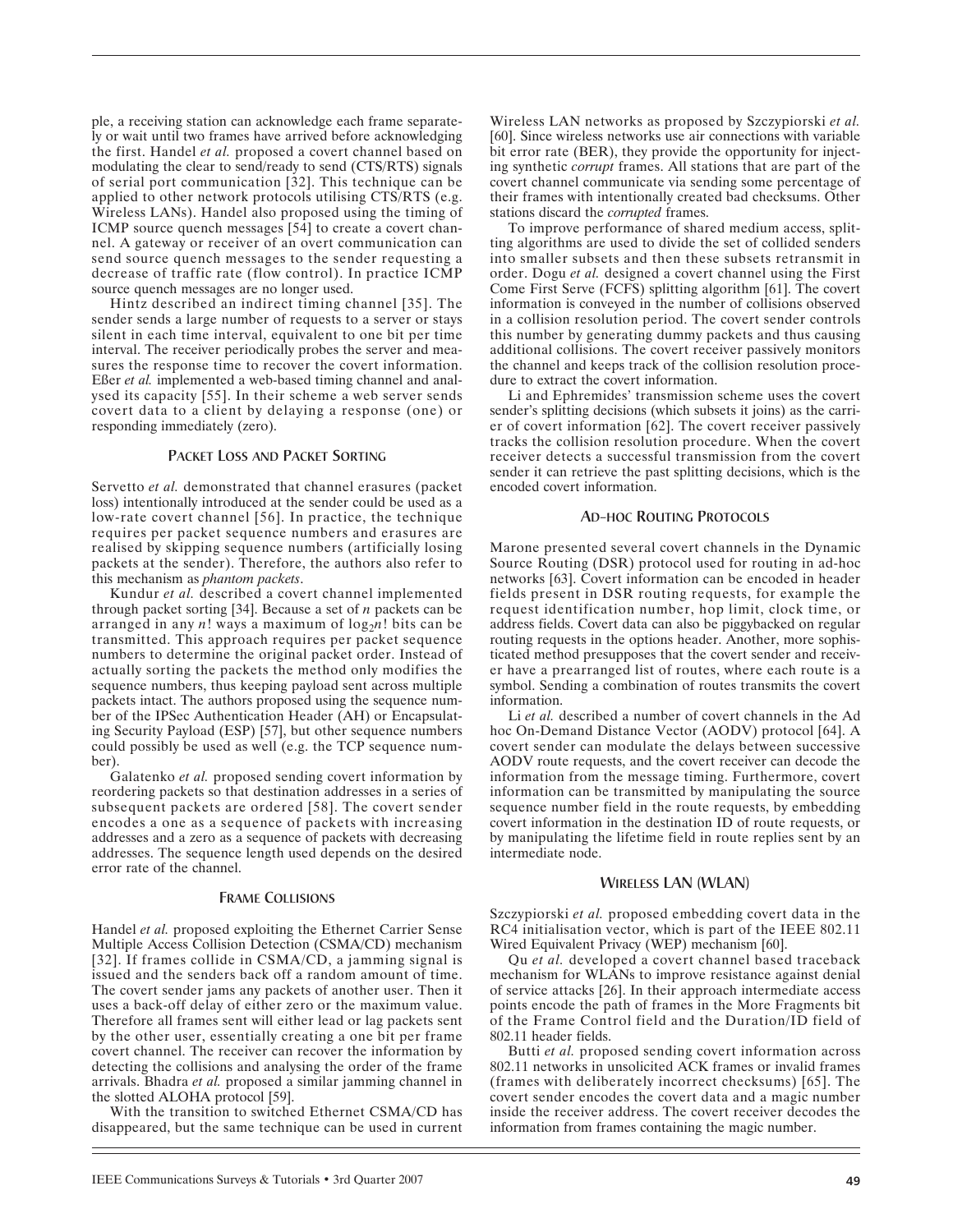Krätzer *et al.* proposed two covert channels in 802.11 frames [66]. The first channel transmits the covert information embedded in various header fields, such as the Retry bit and More Data bit of the Frame Control field, and the Duration/ID field. The second channel transmits information through the *retransmission* of frames. The covert sender encodes covert bits by duplicating frames of specific connections (frames going from a particular sender to a particular receiver) and the covert receiver decodes the hidden data by detecting the duplications.

# HYPERTEXT TRANSFER PROTOCOL (HTTP)

Bauer proposed using covert channels in web traffic of uninvolved users to enlarge the set of users and improve the degree of anonymity [67]. The information is hidden in JavaScript/HTML and transported through the use of JavaScript redirects. An observer who cannot look into the content transported by HTTP [68] cannot distinguish between harmless web surfers and the covert senders/receivers.

Feamster *et al.* proposed Infranet — a framework to use covert channels in HTTP to circumvent censorship [14]. Web servers participating in Infranet receive covert requests for web pages encoded as a sequence of HTTP requests to harmless web pages and return the content hidden inside harmless images using steganography. Bowyer proposed a very similar mechanism to communicate with Trojans behind firewalls [69]. A Trojan on the compromised system sends HTTP requests to a web server, with the covert data encoded as URL parameters. The web server returns innocent looking web pages with images that contain hidden data (steganography).

Dyatlov *et al.*, Kwecka and Van Horenbeeck proposed various methods for embedding covert channels into HTTP protocol headers [70–72]. These encompass encoding covert data into header field values, the order of header fields, the use of lower or upper case, the presence or non-presence of optional header fields, the use of multiple white spaces, and new nonstandard header fields. More recently Castro *et al.* have also developed a method for transmitting covert information through HTTP cookies [73].

### DOMAIN NAME SYSTEM (DNS) PROTOCOL

An anonymous author proposed an indirect covert channel over the DNS protocol [74]. The channel exploits negative caching of domain names [75]. Covert sender and covert receiver agree on a series of non-existent domain names. The covert sender recursively queries for all domain names for which it wants to transmit a one and does nothing otherwise. The covert receiver non-recursively queries for all domain names interpreting a cached response as one and an uncached response as zero.

Kaminsky and Gil independently implemented tools to covertly tunnel IP packets over the DNS protocol [76, 77]. Communication takes place between a client and a fake DNS server. The client sends data to the server in DNS requests (hostname lookups) where the actual hostnames are the encoded covert information. The server sends data back to the client contained in the DNS responses.

### OTHER APPLICATION PROTOCOLS

Mazurczyk *et al.* proposed using covert channels and watermarking to embed control information in voice over IP (VoIP) streams [23, 24]. VoIP data transmission is usually based on the Real-time Transport Protocol (RTP), and control information is separately exchanged over the Real-time Control Protocol (RTCP) [78]. Instead of using a separate RTCP flow the authors proposed embedding the control information into the actual RTP flow. Unused bits in the IP/UDP/RTP headers signal the type of parameters, whereas the parameter values are embedded as watermark in the voice data.

Lucena *et al.* developed covert channels for the Secure Shell (SSH) protocol [33]. The first technique hides information in the Message Authentication Code (MAC) header present in each packet. The sender either completely replaces the MAC with encrypted covert data, or uses a short MAC padded with encrypted covert information to make it resemble a long MAC. This mechanism works only if the covert sender/receiver is also the overt sender/receiver. The second method also works if covert sender and receiver are middlemen. The covert sender intercepts the SSH traffic and adds an additional fixed-size encrypted message at the beginning of the already encrypted payload. A 32-bit magic number at the start marks the presence of the covert data. The covert receiver decodes the covert information and removes it, restoring the original packet.

Zou *et al.* proposed two mechanisms for embedding covert channels into the File Transfer Protocol (FTP) [79]. The first mechanism encodes covert bits directly into the FTP commands defined [80]. The second mechanism transmits covert data through varying the number of FTP NOOP commands send during idle periods — the number of NOOPs sent is equal to the integer value of the covert data.

# PAYLOAD TUNNELING

Payload tunnels are covert channels that tunnel one protocol (usually the IP protocol) in the payload of another protocol. The main purpose of these channels is circumventing firewalls that limit outgoing traffic to few allowed application protocols (e.g. HTTP). Therefore, most of these channels do not aim for stealth but rather for maximising the throughput. A variety of tools exist for tunneling over application protocols that are often not blocked such as ICMP or HTTP [81].

One of the first approaches for tunneling protocols over ICMP was Loki, which tunnelled data in the payload of ICMP echo messages [82]. Today many IP over ICMP tunnel solutions exist, for example Stødle implemented another IP over ICMP tunneling tool [83]. Zelenchuk implemented an indirect IP over ICMP tunnel [84]. The covert sender sends echo request packets to a bounce host with spoofed source address (set to the address of the covert receiver) and the covert data encoded in the payload. The bounce host then sends echo replies to the covert receiver with the same payload as in the requests.

Another popular method is to tunnel protocols over HTTP. Padgett developed a tool that tunnels SSH over HTTP proxies [85]. Dyatlov and LeBoutillier implemented tools for tunneling UDP or TCP over HTTP [86, 87]. Lundström implemented a tool that can establish a bi-directional tunnel over the exchange of emails [88].

# COVERT CHANNEL COUNTERMEASURES

In this section we provide an overview of the available countermeasures. In the folloing sections we describe in detail countermeasures against the covert channels outlined.

### IDENTIFICATION

Before any action can be taken against a covert channel, first it needs to be identified. The identification of a covert chan-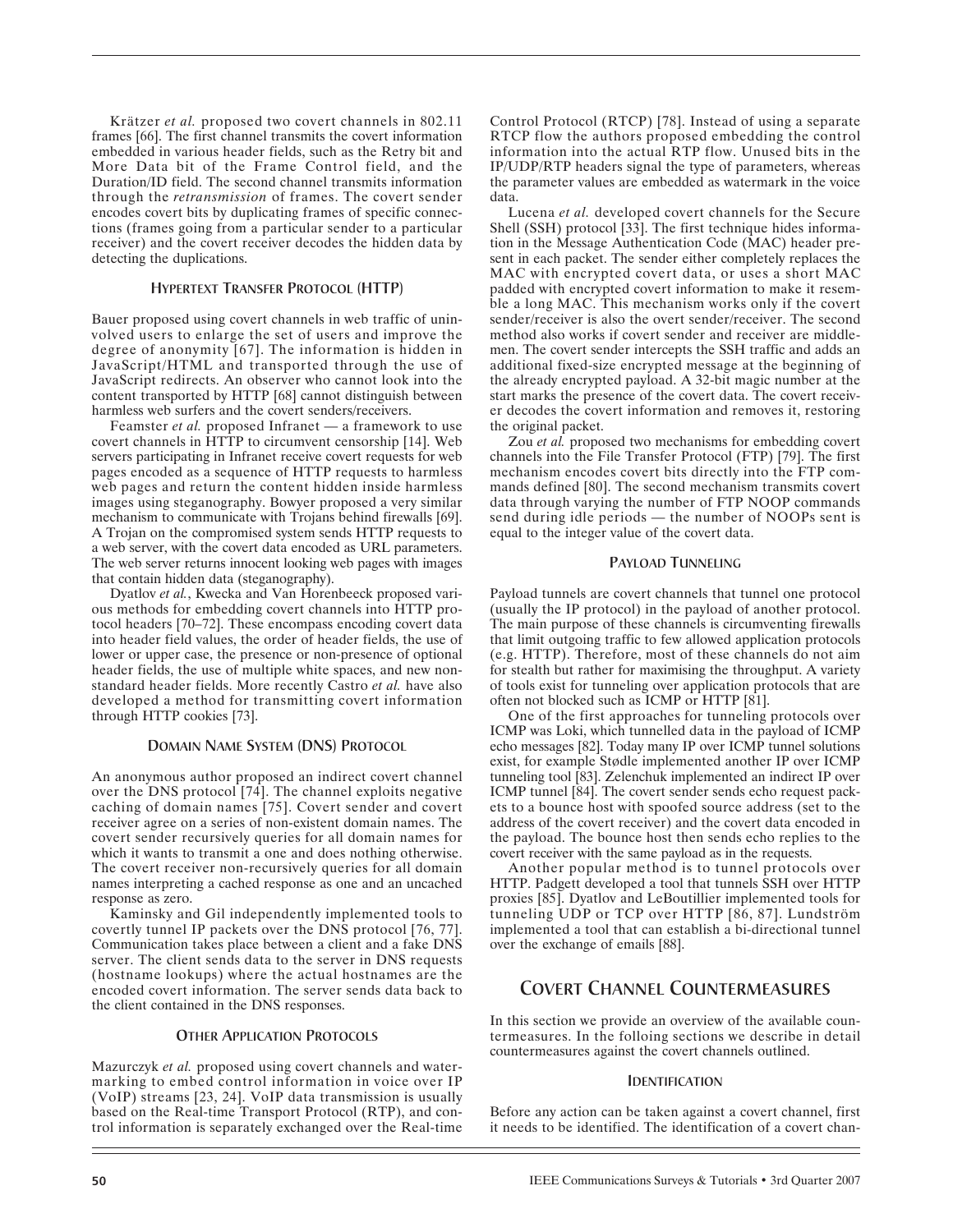nel can be ad-hoc or based on a formal method. A number of formal methods were developed for identifying covert channels in specifications or implementations of single host systems: information flow analysis [89, 90], non-interference analysis [91], Shared Resource Matrix (SRM) method [92, 93] and the Covert Flow Tree (CFT) method [94]. These techniques can be applied to identify covert channels during the design phase, or in an already deployed system. Gligor provides a good introduction to the different methods (except CFT) [7]. There are only a few works on formal techniques for identifying covert channels in computer network protocols.

Donaldson *et al.* discussed how analysis techniques, SRM in particular, could be applied to network protocol covert channels [95]. They proposed analysing network covert channels by separately inspecting host-to-host channels on the lower network layers and intra-host channels between processes on a single host (which can be different layers in the network stack).

Hélouët *et al.* proposed performing covert channel analysis for distributed systems at the requirement level, when design decisions can still be made to eliminate or limit covert channels [96]. Their approach is based on a representation of requirements by scenarios. Covert channels detected during the design phase are likely to be present in any implementation, and thus are not implementation-specific.

Aldini and Bernardo proposed a methodology for combining covert channel identification and performance evaluation [97]. The advantage of this integrated approach is that it provides insights into how to trade off quality of service with covert channel capacity. The authors applied their methodology to the PUMP model (explained later), obtaining the relation of covert channel capacity and number of connection requests served per time unit.

### **COUNTERMEASURES**

Once a covert channel has been identified the generally available countermeasures are [98]:

- Eliminate the channel
- Limit the bandwidth of the channel
- Audit the channel
- Document the channel

According to Jeng *et al.* there are two causes of covert channels: design oversights and weaknesses inherent in the system design [98]. While covert channels caused by oversights may be corrected once discovered, those intrinsic to the system can never be removed without redesigning the system. Therefore, ideally covert channels should be identified and removed during the design phase.

If a covert channel was not removed in the design phase the next best option is to eliminate its possible use, because even very low capacity channels could be successfully exploited. However, the removal of all covert channels leads to very inefficient systems, as covert channels can often only be completely removed by replacing automated procedures with manual procedures [99]. Furthermore, covert channels based on the modulation of visible message parameters are inherent in distributed systems, such as computer networks. Therefore, we and many other researchers believe covert channels cannot all be completely eliminated [98, 100].

If a channel cannot be eliminated its capacity should be reduced. What is an acceptable capacity depends on the amount of information leakage that is critical. For example, if the channel is so small that classified information cannot be leaked before it is outdated, then the channel capacity is tolerable. Limiting the channel capacity is often problematic, because it means slowing down system mechanisms or intro-

Any covert channels that cannot be removed should be audited. Auditing acts as deterrence to possible users of the covert channel and requires its reliable detection. Covert channels with capacities too low to be significant, or which cannot be audited should at least be documented (e.g. in the protocol specification), so that everybody is aware of their existence and potential threat.

# ELIMINATING COVERT CHANNELS

In this section we describe approaches to eliminate many of the covert channels described earlier.

# HOST SECURITY

Securing hosts cannot remove covert network channels, but it can prevent their exploitation in some application scenarios. If hosts were secured from being hacked, the installation of Trojans, and the modification of software or the network stack would be impossible, thus hackers could not exploit covert channels. However, relying on host security could be dangerous and it would be better to eliminate covert channels in the first place where possible. Furthermore, this approach does not solve the covert channel problem in other application scenarios (e.g. censorship circumvention).

### NETWORK SECURITY

One approach to counter covert channels is to block protocols/ports that are susceptible. For example, ICMP is blocked by many firewalls these days rendering approaches such as Loki [82] ineffective. Obviously, in the Internet some protocols cannot be blocked because they are vital (e.g. IP, TCP, DNS), or because their services are too important (e.g. email, Web). However, in a closed network protocols prone to covert channels could be blocked, or replaced by versions with fewer or limited covert channels.

The leakage of classified information from a high security system to a low security system (the classic covert channel) can be prevented by a network design where only hosts on the same security level are allowed to communicate. Such an approach may be practical for highly secure networks, but not for diverse large open networks such as the Internet.

Bouncing covert channels as described by Rowland [15] only work if IP address spoofing is possible. Besides solving a number of other security issues preventing IP spoofing (e.g. by ingress/egress filtering) closes such channels. Furthermore, securing networks against wiretapping, and securing routers against compromise prevents some covert channel scenarios in which covert senders or receivers act as middlemen [2].

#### TRAFFIC NORMALIZATION

Many of the channels described earlier can be eliminated by normalising protocol headers, padding and extensions as described by Malan *et al.* [101], Handley *et al.* [102] and Fisk *et al.* [4] in general, or more specifically for the IPv6 protocol by Lucena *et al.* [37] and ICMP tunneling by Singh [103]. Traffic normalisation can be performed by end hosts or by network devices such as firewalls or proxies.

Unused or reserved bits and padding can be dealt with easily by setting them to zero and unknown header extensions can be removed. Some covert channels exploit the fact that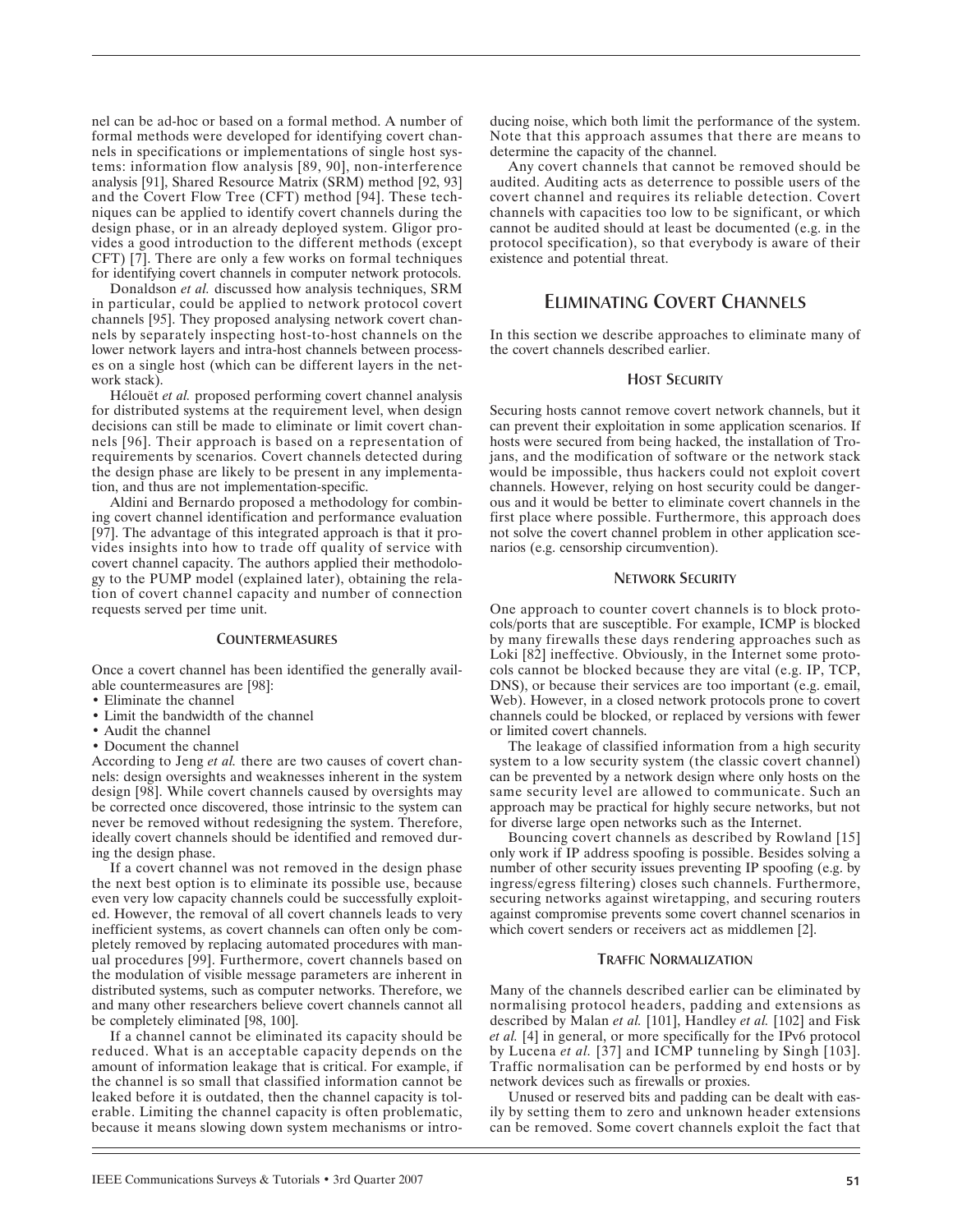certain header fields are not always used (and their use is indicated by other header fields). This fact can be used for normalisation as well. For example, set the IP ID to zero if the DF bit is set, set the Urgent Pointer to zero if the URG bit is not set, and set the Fragment Offset to zero if the DF bit is set. Furthermore, it should be ensured that checksums are always used and correct.

A number of other header fields can be rewritten under certain assumptions. For example, enable the DF bit and set IP ID and Fragment Offset to zero if the packet is below the MTU size (assuming the normaliser knows the MTU), rewrite the IP ID (assuming the normaliser can manipulate all fragments), rewrite the TCP ISN, source IP address and source port (assuming the normaliser can keep a mapping between original and new values and rewrite packets going in the opposite direction accordingly). Time-to-Live and TCP timestamp can also be rewritten (assuming the normaliser is located at or very close to the source) or the low order bits can be randomised (similar to fuzzy-time described in [104]).

The same concepts can be used for eliminating covert channels in application protocols. Schear *et al.* proposed eliminating covert channels in HTTP responses by enforcing protocol-compliant behaviour and restricting usable response headers to a fixed set in a particular order, and by verifying response header fields against the corresponding object metadata and client request [105].

# LIMITING COVERT CHANNEL CAPACITY

In this section we describe techniques that can be used to limit the capacity of some channels described earlier. A prerequisite of determining the efficiency of capacity limitation is that the capacity of the covert channel can be estimated.

### CAPACITY ESTIMATION

In the absence of noise the covert channel capacity can be estimated based on the size of the object values (storage channels) or the amount of information encodable in the resources (timing channels) and the speed with which the objects/resources can be modulated. For some channels it is easy estimating the capacity in terms of bits per packet or bits per message sequence. For example, the channels proposed in [15] have a capacity of one byte per packet. However, capacity in bits per second depends on the amount of the overt traffic between covert sender and receiver or on the amount of suitable overt traffic available in the network (if the sender is a middleman).

Some covert channels have inherent noise, for example the packet rate channels described in [2, 51, 52] suffer from noise introduced by sender timing inaccuracies, network switches and routers, cross traffic, or jammers (active wardens). More general approaches analysing the capacity of noisy timing channels are based on Shannon [106].

Millen estimated the capacity of covert timing channels with noise and/or memory [107], while Moskowitz analysed the capacity of discrete, noiseless, and memoryless timing channels [108]. Venkatraman extended Moskowitz work towards a mode-based system [109]. A mode-based system switches between modes in certain time intervals and only allows a certain number of transitions in each mode, effectively limiting the covert channel capacity. Berk *et al.* studied the capacity of binary and multi-symbol inter-packet delay channels [52]. Gray developed an upper bound for the capacity of timing channels when Wei-Mings' fuzzy time [104] is used [110]. Bhadra *et al.* derived the capacity of the frame collision channel for slotted ALOHA [59].

# LIMIT ADDRESS AND PACKET LENGTH MODULATION

To counter the address modulation channel described earlier previous research has suggested limiting the number of possible addresses [2, 3, 95]. If the number of different usable addresses is small, the covert channel capacity is very small. Limiting the number of addresses effectively means limiting the allowed host-to-host connections. This may be possible in closed networks, but not in open networks such as the Internet. The sender address should always be fixed (preventing IP spoofing), but the number of destination addresses can hardly be limited to a small number. Similarly, usable source and destination ports can hardly be restricted.

Instead of limiting the interactions between hosts, sending dummy packets between random hosts inserts noise into the traffic patterns. Indirect routing achieves the same effect with lower overhead [111].

Padding all packets to a common size eliminates the packet length modulation channel introduced earlier [2], but this adds significant overhead and decreases efficiency, especially for small packets. Anonymiser networks use a constant packet size to prevent traffic analysis [111], but it seems unrealistic that such approaches would ever be deployed on a large scale. To increase efficiency Girling proposed allowing a certain number of possible packet sizes; the number of available packet sizes should be small enough to limit the covert channel capacity appropriately [3].

However, it seems unlikely that a sender's ability to modulate packet size could be limited in current IP networks (at least the UDP packet size can be modulated within the limits of the MTU).

### LIMIT PACKET RATE/TIMING CHANNELS

Multiple solutions have been proposed to limit the capacity of the channels described earlier: either random noise is introduced to mask the covert channel or the overt channel is forced using fixed packet/message rates and dummy packets or messages are inserted when useful information is not sent [98].

Wei-Ming's *et al.* fuzzy-time proposal makes all clocks in the system noisy [104]. A sender cannot exactly time outgoing packets and a receiver cannot accurately measure the timing, which reduces the capacity of the covert channel.

Link padding forces a packet flow to adhere to a specific traffic pattern (e.g. packet rate) by delaying packets and injecting dummy packets if necessary (for preventing on/off channels) and should eliminate packet rate/timing channels [112]. However, Graham *et al.* showed that even if link padding is used information about the payload traffic rate is still leaked because of the inability of the padding gateway to completely isolate the processing of outgoing packets from the interrupt processing necessary to handle incoming packets [113]. These imperfections of link padding can still be used as a covert channel.

Because padding links to a single packet rate creates significant overhead, Girling proposed that senders could emit a small number of different packet rates [3]. This increases efficiency and limits covert channels to acceptable capacities.

Message sequence timing channels can be eliminated by buffering and delaying connection attempts, service requests etc. Spurious data can be inserted into the network against wiretapping receivers, but this does not help against end-host receivers. Schear *et al.* proposed delaying HTTP responses to limit the capacity of timing channels in HTTP [105].

Giles *et al.* [114] studied the problem of limiting the capacity of covert timing channels in the framework of a game between the covert sender-receiver pair and a jammer. The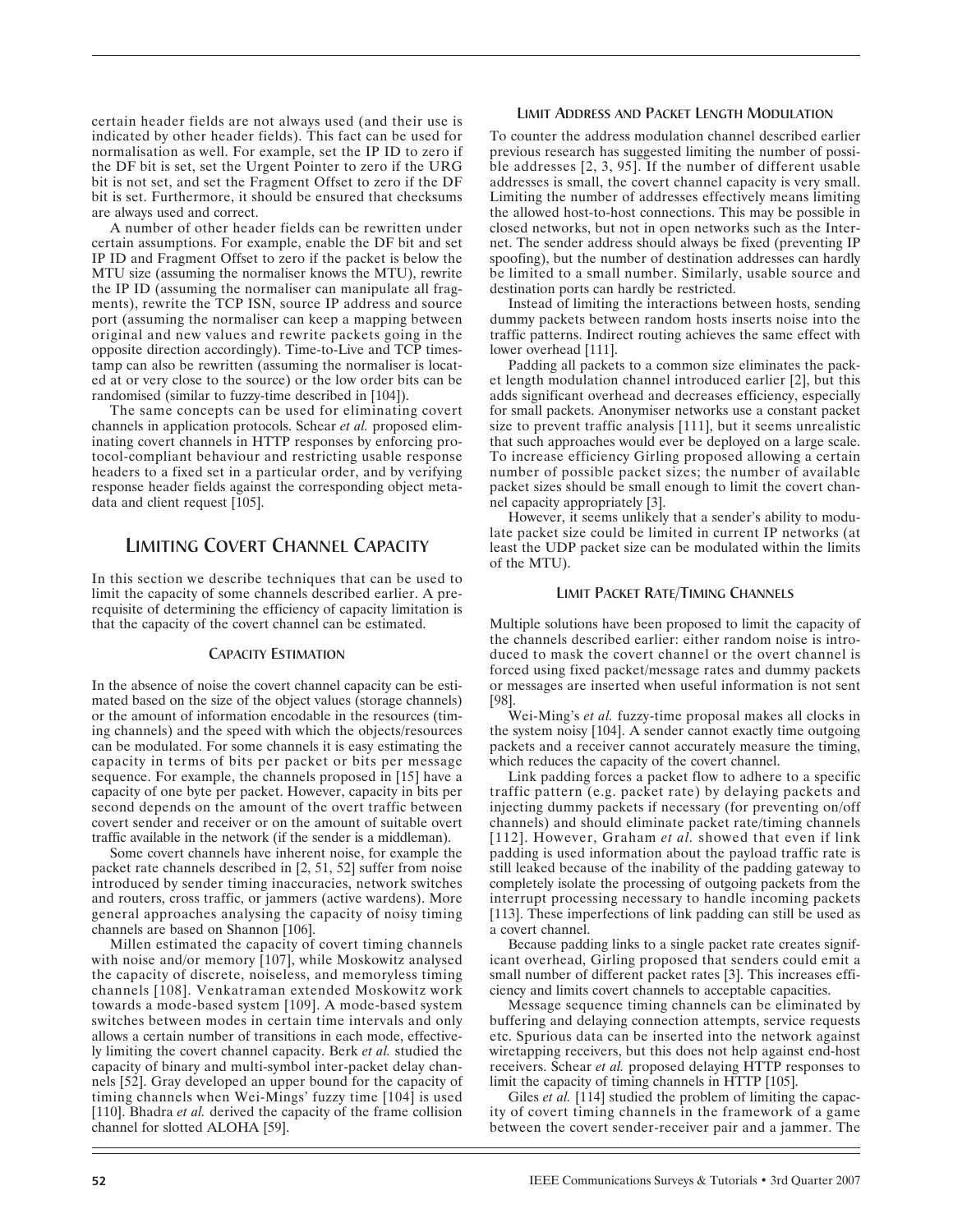

■ **Figure 5.** *The Store and Forward Protocol (SAFP) gateway* → *a simple approach for limiting the covert timing channel in the flow of ACKs from high to low.*

jammer attempts to re-time the packets from the covert sender. The mutual information between the input and output processes is the objective of the game: the jammer wishes to reduce this, while the covert sender-receiver pair would like it to be high. The authors proved the value for certain games and provided coding schemes for sender-receiver pair and jammer.

Again, it seems unlikely that these countermeasures could be deployed in current IP networks and therefore packet rate/timing channels are likely to stay.

### **SPLIT CONNECTIONS**

One of the simplest most common security policies is the Bell-LaPadula model [115]. It can be summarised as *no read up and no write down* where *up* is an entity with a higher security level and *down* is an entity with a lower security level. A problem arises when a low entity wants to reliably send data to a high entity. Reliable communication requires the high entity sends back Acknowledgments (ACKs) for the data received. The timing of the ACKs can be manipulated to transmit hidden information from high to low. A number of methods have been proposed for minimising the capacity of this covert timing channel [116].

In the Store And Forward Protocol (SAFP) a gateway sits between the low-security sender and high-security receiver (Fig. 5). When the gateway receives a packet from low it stores it into a buffer and sends an ACK to low. Then it transmits the packet to high and waits for an ACK. If the ACK is received the gateway removes the packet from the buffer. However, when the buffer is full the gateway must wait for high to acknowledge a received packet until another packet from low can be acknowledged and stored in the buffer; the time it takes the gateway to send an ACK to low is directly related to the time of receiving an ACK from high. Since high can vary the rate of its ACKs it can ensure the buffer is always filled and still exploit the covert channel.

The PUMP model introduced by Kang and Moskowitz substantially reduces the covert channel capacity of the SAFP

[117, 118]. The PUMP uses an historic average of high's ACK-rate as the rate of sending ACKs to low (Fig. 6). For every packet from high received by the trusted high process a moving average of high's ACK rate is updated. When the trusted low process receives a message from low it inserts the message into the buffer, and then sends an ACK to low after a delay. The delay is a random variable chosen from an exponential distribution with the mean equal to the current average of high's ACKs rate. Although the PUMP does not completely eliminate the covert channel it does significantly decreases its capacity by *decoupling* ACKs sent to low from high's ACK timing and by adding random noise.

Ogurtsov *et al.* proposed the quantised pump, which is an easier to analyse version of the PUMP [116]. It has a provable upper bound on the covert channel capacity and provides the same performance as the original PUMP. Lanotte *et al.* defined a probabilistic model for the PUMP that allows computing the probability of security violations depending on various parameters (e.g. buffer size) [119].

# AUDITING COVERT CHANNELS

Auditing of covert channels requires reliable detection by a passive warden. Many of the covert channel techniques described earlier only provide *security through obscurity* and can be detected easily. All proposed detection methods are based on the detection of non-standard or abnormal behaviour (anomaly detection). The assumption is that the warden knows the normal behaviour of protocols and hosts and can detect abnormal behaviour caused by covert channels.

While it is possible to detect many of the proposed covert channels, every channel that looks identical to normal use of the protocol will be harder to detect. For example, Murdoch's TCP ISN channel has a value distribution matching the distribution of real operating systems [44], and Lucena's SSH MAC channel has statistical characteristics identical to real MACs [33]. The only way a passive warden could reliably detect these covert channels is to somehow detect the embedding process at the covert sender.

### HEADER FIELD CHANNELS

Most protocol standards mandate that unused or reserved bits and padding must be filled with specific values (e.g. zeros). Even if this is not the case the behaviour of actual implementations can be viewed as de-facto standards [44]. All covert channels based on non-standard use of the protocol can be detected easily. Furthermore, some proposed covert channels are obsolete because previously unused bits are now used (for example, some unused bits in the IP header are now widely used for explicit congestion notification), or defined messages or extension headers are de-facto not used anymore and their appearance would be suspicious (for example ICMP based flow control and IP timestamp header extension).

Some covert channels described previously exploit the fact that header fields can have *arbitrary* values within the requirements of the standard. However, if the fields are naively used and the resulting value distributions are different from the distributions generated by real operating systems, the covert channels are easy to detect (as demonstrated for IP ID channels in [44]). The usual approach is either to train a classifier on the normal and abnormal behaviour, or to train a classifier on the normal behaviour and detect anomalies. The behaviour



**Figure 6.** *The PUMP significantly reduces covert channel capacity of the SAFP because it* decouples *high's ACKs from ACKs sent to low.*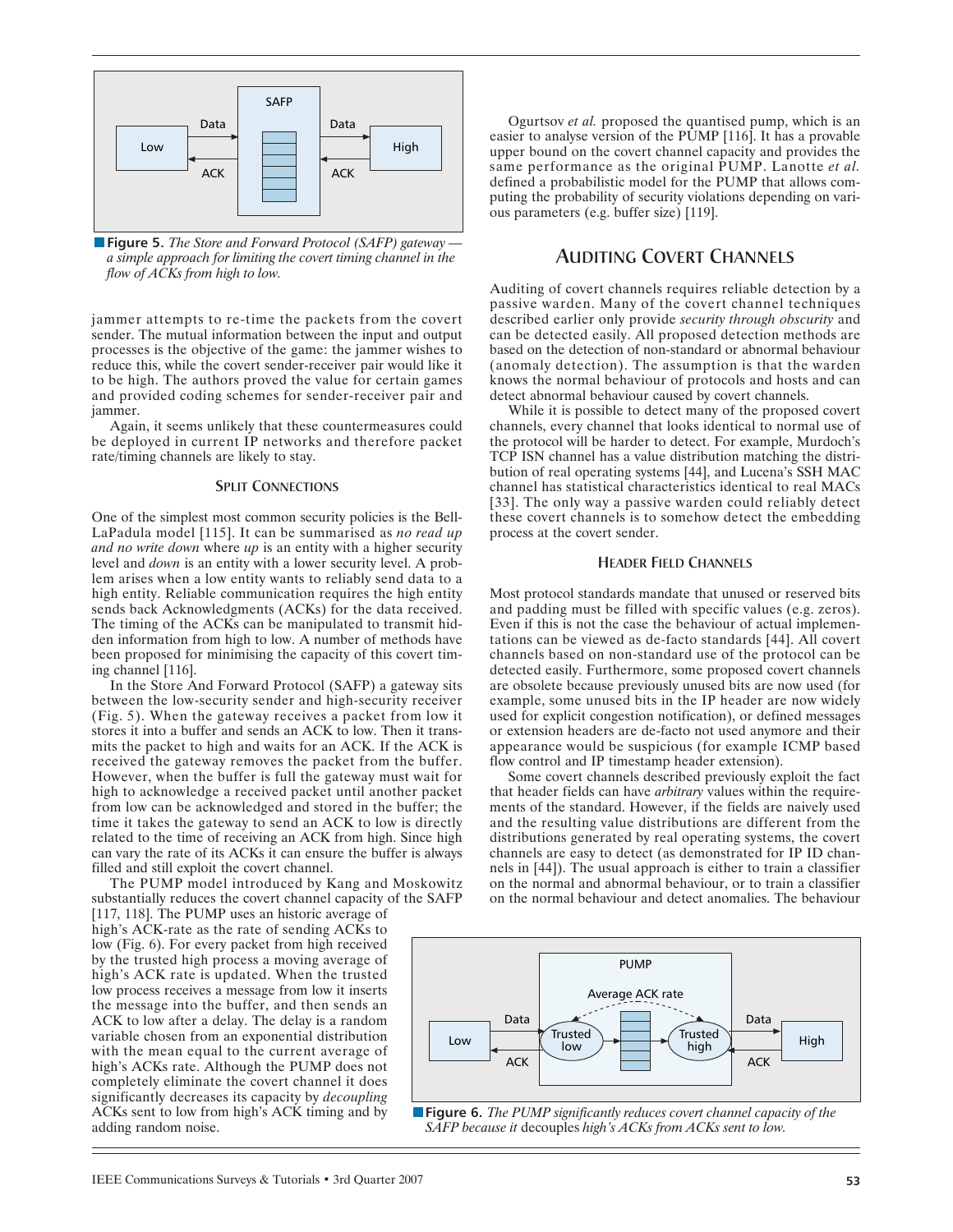is analysed from a set of traffic flows, where each flow is described by a number of characteristics (features).

Sohn *et al.* demonstrated that covert channels with a simple encoding in the IP ID or TCP ISN field (as proposed by [15]) could be discovered with high accuracy using Support Vector Machines (SVMs) [120]. The authors evaluated different feature sets and achieved classification accuracies of up to 99 percent. Tumoian *et al.* evaluated the accuracy of a neural network to detect Rutkowska's [43] TCP ISN covert channel [121, 122]. The neural network was trained to predict successive ISNs for different operating systems. Then ISNs used by hosts are monitored and compared to the prediction model. An actual ISN sequence not matching any prediction model indicates a covert channel. The authors find that for more than 100 consecutive ISNs observed detection accuracy reaches 99 percent.

Application protocol covert channels can be detected in a similar way (as discussed for HTTP in [71, 105]).

# TIMESTAMP CHANNEL

Hintz proposed a detection method for the TCP timestamp channel described earlier [35]. In low-speed networks a randomness test can be applied to the LSB of the timestamps. Too much randomness could reveal the covert channel. In high-speed networks the segment rate is usually larger than the timestamp update rate, because the TCP timestamp clock tick is only between 1Hz and 1kHz [123]. A warden can detect the channel by computing the ratio of different timestamps used and total number of possible timestamps (depending on the duration of the connection). For a normal connection the ratio should be very close to 1 (at least one segment sent at every clock tick), but for the covert channel it should be  $\leq 0.5$ (if the LSB of the timestamp is not equal to the covert bit to be sent at least one clock tick has to be skipped).

# PACKET RATE/TIMING CHANNELS

Venkatraman *et al.* proposed auditing the change of traffic rates over time to detect packet rate channels [109]. If the traffic rate of one host changes by more than a certain threshold this would indicate a covert channel. The authors proposed setting the threshold to the standard deviation of the rate change observed in the past for a large set of hosts.

Cabuk *et al.* proposed a detection method for on/off packet timing channels [51]. They defined a metric that measures whether the cumulative inter-arrival time distribution of a traffic flow has only a small number of high jumps (indicating a covert channel) or is more evenly spread (indicating a normal flow). In an empirical evaluation based on multiple traffic traces Cabuk *et al.* showed that their metric can effectively detect covert channels even if the sender changes the timing interval or there is random noise [51].

Berk *et al.* proposed methods for detecting inter-packet delay channels using two delays (binary channels) or multiple delays (multi-symbol channels) [52]. For binary channels the authors developed a simple detection method based on statistical analysis of the packet inter-arrival times. For covert channels the inter-arrival time histogram has two distinct spikes, and the mean inter-arrival time is between the spikes and has a very low packet count. For normal flows the interarrival time histogram will have a large (if not the largest) spike at the mean inter-arrival time.

For multi-symbol channels Berk *et al.* argued that a skilled covert sender would pick a delay distribution (symbol distribution) that maximizes the capacity. The passive warden can also estimate the optimal distribution, compare it to the distribution of the traffic flow under observation using a similarity test, and detect the presence of the covert channel if both distributions are similar. A fundamental problem with this approach is that a covert sender would probably not choose to maximise capacity if this would compromise the covert channel. Another problem is that the warden would have to build the channel matrix for each suspect traffic flow or have a very large number of pre-built channel matrices based on different times of day, hop counts etc. which seems impractical.

### PAYLOAD TUNNELING

Sohn *et al.* used the same SVM-based approach as described earlier to evaluate the accuracy of detecting covert channels embedded in ICMP echo packets (as done by Loki [82]) and achieved classification accuracies of up to 99 percent when training a classifier on normal packets from Windows, Solaris and Linux and abnormal packets generated by Loki [124].

Pack *et al.* proposed detecting HTTP tunnels by using behaviour profiles of traffic flows [125]. Behaviour profiles are based on a number of metrics such as the average packet size, ratio of small and large packets, change of packet size patterns, total number of packets sent/received, and connection duration. If the behaviour of a flow under observation deviates from the normal HTTP behaviour profile it is likely to be an HTTP tunnel. Borders *et al.* developed a tool for detecting covert channels over outbound HTTP tunnels based on a similar approach [126]. The tool analyses HTTP traffic over a training period, and is then able to detect abnormal HTTP flows using metrics such as request size, request regularity, time between requests, time of the day, and outbound bandwidth usage.

### **OTHER CHANNELS**

Depending on the normal network conditions high packet loss or packet reordering or a high number of frame collisions could indicate potential covert channels. The SSH middleman covert channel could possibly be detected because it changes the packet length distribution of normal SSH connections. Analysis of address and packet length variation compared to normal variation could reveal these covert channels.

However, it is difficult to detect covert channels if there is a lot of variation in the normal behaviour of the protocol. For example, Krätzer's frame duplication channel is potentially hard to detect because normal frame retransmission rates vary significantly [66].

# CONCLUSIONS AND FUTURE WORK

We have given an overview of covert channels in computer network protocols. We have introduced the idea and communication model of covert channels and explained the different application scenarios in which they can be used, many posing serious security threats. We have then described the existing covert channel techniques and the countermeasures used to detect, eliminate, or limit the capacity of covert channels.

Many existing covert channels in network protocols follow the *security through obscurity* approach and in principle their detection or elimination is straightforward. However, while researchers have developed a number of countermeasures, real world experience shows that industry products still lack methods to deal with covert channels. Also some proposed countermeasures could significantly reduce overt channel performance and therefore their applicability in real high-speed networks is questionable. Furthermore, there are many possi-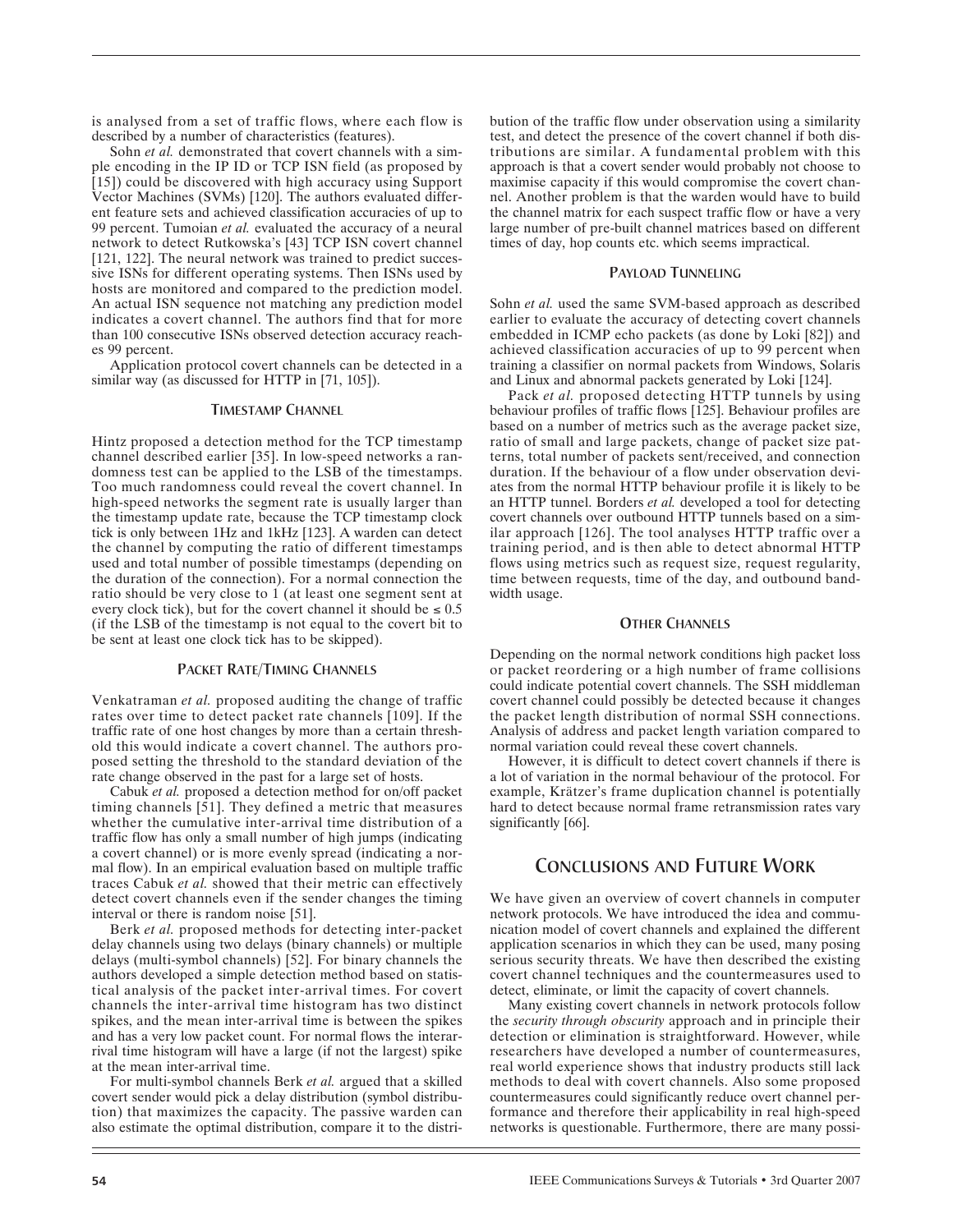bilities of creating covert channels in computer network protocols and the complete elimination of all these channels seems almost impossible.

There are a number of directions for further research. Currently, a comprehensive taxonomy for classifying the different covert channels and countermeasures is missing. Additionally, there is a lack of work on capacity estimation in the presence of channel errors, formal methods for identifying covert channels during protocol design, and more holistic approaches for covert channel elimination/detection and their integration into existing network security management methods. Finally, it seems likely that the arms race of developing new covert channels with improved stealth and capacity and developing more effective detection and elimination techniques will continue.

### **ACKNOWLEDGMENTS**

We thank Nigel Williams and the anonymous reviewers for their valuable comments, which greatly helped improve the article.

#### REFERENCES

- [1] B. Lampson, "A Note on the Confinement Problem," *Commun. ACM*, vol. 16, no. 10, Oct. 1973, pp. 613–15.
- [2] M. A. Padlipsky, D. W. Snow, and P. A. Karger, "Limitations of End-to-End Encryption in Secure Computer Networks," Tech. Rep. ESD-TR-78-158, Mitre Corporation, August 1978. http://stinet.dtic.mil/cgi-bin/GetTRDoc?AD=A059221&Location=U2&doc=GetTRDoc.pdf.
- [3] C. G. Girling, "Covert Channels in LAN's," IEEE Trans. Software Engineering, vol. SE-13, no. 2, Feb. 1987, pp. 292–96.
- [4] G. Fisk *et al.*, "Eliminating Steganography in Internet Traffic with Active Wardens," *Proc. 5th Int'l. Wksp. Information Hiding*, Oct. 2002.
- [5] J. Postel, "Internet Protocol," RFC 0791, IETF, Sept. 1981. http: //www.ietf.org/rfc/rfc0791.txt
- [6] A. Giani, V. H. Berk, and G. V. Cybenko, "Data Exfiltration and Covert Channels," *Proc. SPIE Sensors, and Command, Control, Commun., and Intelligence (C3I) Technologies for Homeland Security and Homeland Defense V*, Apr. 2006.
- [7] V. Gligor, "A Guide to Understanding Covert Channel Analysis of Trusted Systems," Tech. Rep. NCSC-TG-030, National Computer Security Center, Nov. 1993, http://www.radium.ncsc. mil/tpep/library/rainbow/NCSC-TG-030.html.
- [8] F. A. P. Petitcolas, R. J. Anderson, and M. G. Kuhn, "Information Hiding — A Survey," *Proc. IEEE*, special issue on Protection of Multimedia Content, vol. 87, no. 7, July 1999, pp. 1062–78.
- [9] G. J. Simmons, "The History of Subliminal Channels," *IEEE JSAC*, vol. 16, no. 4, May 1998, pp. 452–62.
- [10] R. Dingledine, N. Mathewson, and P. Syverson, "Tor: The Secondgeneration Onion Router," *Proc. 13th USENIX Security Symp.*, Aug. 2004.
- [11] G. Danezis, "Covert Communications Despite Traffic Data Retention," tech. rep., ESAT, University of Leuven, Jan. 2005, http://homes.esat.kuleuven.be/~gdanezis/cover.pdf
- [12] G. Shah, A. Molina, and M. Blaze, "Keyboards and Covert Channels," *Proc. USENIX Security Symp.*, Aug. 2006.
- [13] N. Vachharajani *et al.*, "RIFLE: An Architectural Framework for User-Centric Information-Flow Security," *Proc. 37th IEEE/ACM Int'l. Symp. Microarchitecture*, Dec. 2004, pp. 243–54.
- [14] N. Feamster *et al.*, "Infranet: Circumventing Web Censorship and Surveillance," *Proc. 11th USENIX Security Symp.*, Aug. 2002.
- [15] C. H. Rowland, "Covert Channels in the TCP/IP Protocol Suite," *First Monday*, Peer Reviewed Journal on the Internet, July 1997.
- [16] D. V. Forte *et al.*, "SecSyslog: An Approach to Secure Logging Based on Covert Channels," *Proc. First Int'l. Wksp. Systematic*

*Approaches to Digital Forensic Engineering*, Nov. 2005, pp. 248–63.

- [17] The Honeynet Project, "Know Your Enemy: Sebek A Kernel Based Data Capture Tool," tech. rep., 2003, http://www.honeynet.org/papers/sebek.pdf
- [18] S. R. White, "Covert Distributed Processing with Computer Viruses," *Proc. 9th Annual Int'l. Cryptology Conf. Advances in Cryptology*, 1989, pp. 616–19.
- [19] I. Moskowitz, R. Newman, and P. Syverson, "Quasi-Anonymous Channels," *Proc. Communication, Network, and Information Security (CNIS)*, Dec. 2003.
- [20] J. Xu *et al.*, "Prefixpreserving IP Address Anonymization: Measurement-based Security Evaluation and a New Cryptography-based Scheme," *Proc. 10th IEEE Int'l. Conf. Network Protocols*, Nov. 2002.
- [21] J. Bethencourt, J. Franklin, M. Vernon, "Mapping Internet Sensors with Probe Response Attacks," *Proc. USENIX Security Symp.*, Aug. 2005.
- [22] R. deGraaf, J. Aycock, and M. Jacobson Jr., "Improved Port Knocking with Strong Authentication," *Proc. 21st Annual Computer Security Applications Conf.*, Dec. 2005.
- [23] W. Mazurczyk and Z. Kotulski, "New Security and Control Protocol for VoIP Based on Steganography and Digital Watermarking," tech. rep., Institute of Fundamental Technological Research, Polish Academy of Sciences, June 2005, http://arxiv.org/ftp/cs/papers/0602/0602042.pdf
- [24] W. Mazurczyk and Z. Kotulski, "New VoIP Traffic Security Scheme with Digital Watermarking," *Proc. Int'l. Conf. Computer Safety, Reliability, and Security (SafeComp)*, Sept. 2006, pp. 170–81.
- [25] E. Jones, O. Le Moigne, and J.-M. Robert, "IP Traceback Solutions Based on Time to Live Covert Channel," *Proc. 12th IEEE Int'l. Conf. Networks (ICON)*, Nov. 2004, pp. 451–57.
- [26] H. Qu, Q. Cheng, and E. Yaprak, "Using Covert Channel to Resist DoS Attacks in WLAN," *Proc. Int'l. Conf. Wireless Networks*, June 2005, pp. 38–44.
- [27] National Computer Security Center, US DoD, "Trusted Computer System Evaluation Criteria," Tech. Rep. DOD 5200.28- STD, National Computer Security Center, Dec. 1985, http://csrc.nist.gov/publications/history/dod85.pdf
- [28] J. Millen, "20 Years of Covert Channel Modeling and Analysis," *Proc. IEEE Symp. Security and Privacy*, May 1999, pp. 113–14.
- [29] R. A. Kemmerer, "A Practical Approach to Identifying Storage and Timing Channels," *Proc. IEEE Symp. Security and Privacy*, Apr. 1982.
- [30] G. J. Simmons, "The Prisoners' Problem and the Subliminal Channel," Proc. Advances in Cryptology (CRYPTO), 1983, pp. 51–67.
- [31] S. Craver, "On Public-Key Steganography in the Presence of an Active Warden," *Proc. 2nd Int'l. Wksp. Information Hiding*, Apr. 1998, pp. 355–68.
- [32] T. Handel and M. Sandford, "Hiding Data in the OSI Network Model," *Proc. 1st Int'l. Wksp. Information Hiding*, 1996 pp. 23–38.
- [33] N. Lucena *et al.*, "Syntax and Semantics-Preserving Application-Layer Protocol Steganography," *Proc. 6th Information Hiding Wksp.*, May 2004.
- [34] D. Kundur and K. Ahsan, "Practical Internet Steganography: Data Hiding in IP," *Proc. Texas Wksp. Security of Information Systems*, Apr. 2003.
- [35] A. Hintz, "Covert Channels in TCP and IP Headers," 2003, http://www.defcon.org/images/defcon-10/dc-10-presentations/ dc10-hintz-covert.ppt
- [36] M. Wolf, "Covert Channels in LAN Protocols," *Proc. Wksp. Local Area Network Security (LANSEC)*, 1989, pp. 91–101.
- [37] N. B. Lucena, G. Lewandowski, and S. J. Chapin, "Covert Channels in IPv6," *Proc. Privacy Enhancing Technologies (PET)*, May 2005, pp. 147–66.
- [38] T. Graf, "Messaging over IPv6 Destination Options," tech. rep., Swiss Unix User Group, 2003, http://grayworld.net/papers/messip6.txt
- [39] Z. Trabelsi *et al.*, "Traceroute Based IP Channel for Sending Hidden Short Messages," *Proc. Advances in Information and Computer Security (IWSEC)*, Oct. 2006, pp. 421–36.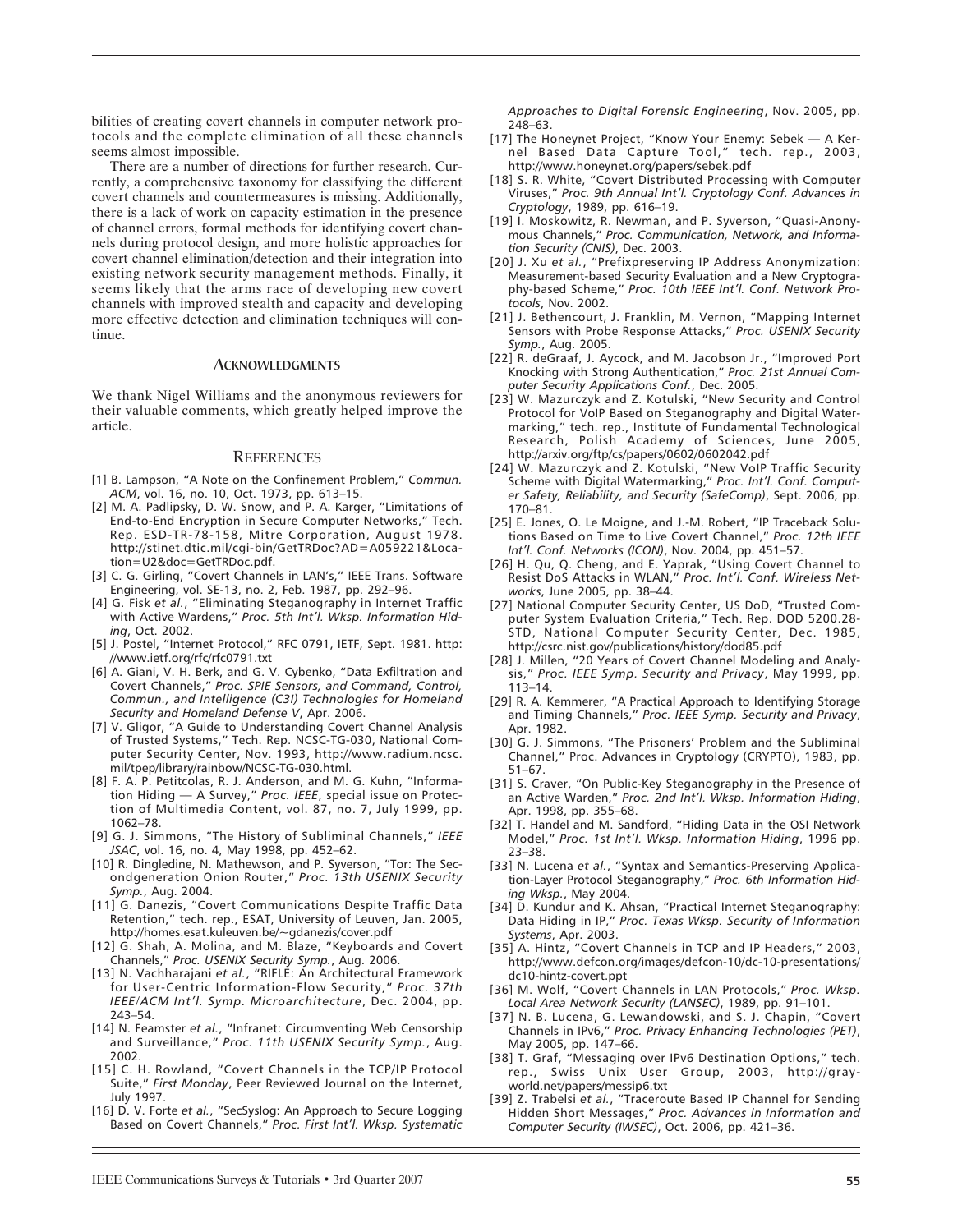- [40] K. Ahsan and D. Kundur, "Practical Data Hiding in TCP/IP," *Proc. ACM Wksp. Multimedia Security*, Dec. 2002.
- [41] E. Cauich, R. Gómez Cárdenas, and R. Watanabe, "Data Hiding in Identification and Offset IP Fields," *Proc. 5th Int'l. School and Symp. Advanced Distributed Systems (ISSADS)*, Jan. 2005, pp. 118–25.
- [42] J. Postel, "Transmission Control Protocol," RFC 0793, IETF, Sept. 1981, http://www.ietf.org/rfc/rfc0793.txt
- [43] J. Rutkowska, "The Implementation of Passive Covert Channels in the Linux Kernel," *Proc. Chaos Communication Congress*, Dec. 2004.
- [44] S. J. Murdoch and S. Lewis, "Embedding Covert Channels into TCP/IP," *Proc. 7th Information Hiding Wksp.*, June 2005.
- [45] C. Abad, "IP Checksum Covert Channels and Selected Hash Collision," tech. rep., UCLA, 2001. http://http://gray-world.net/ papers/ipccc.pdf
- [46] J. Postel, "User Datagram Protocol," RFC 0768, IETF, Aug. 1980. http://www.ietf.org/rfc/rfc0768.txt
- [47] H. Qu, P. Su, and D. Feng, "A Typical Noisy Covert Channel in the IP Protocol," *Proc. 38th Annual Int'l. Carnahan Conf. Security Technology*, Oct. 2004, pp. 189–92.
- [48] S. Zander, G. Armitage, and P. Branch, "Covert Channels in the IP Time To Live Field," *Proc. Australian Telecommunication Networks and Applications Conf. (ATNAC)*, Dec. 2006.
- [49] M. C. Perkins, "Hiding out in Plaintext: Covert Messaging with Bitwise Summations," Master's thesis, Iowa State University, 2005.
- [50] J. Giffin *et al.*, "Covert Messaging Through TCP Timestamps," *Proc. Privacy Enhancing Technologies Workshop (PET)*, Apr. 2002, pp. 194–208.
- [51] S. Cabuk, C. E. Brodley, and C. Shields, "IP Covert Timing Channels: Design and Detection," *Proc. 11th ACM Conf. Computer and Communications Security (CCS)*, Oct. 25–29 2004, pp. 178–87.
- [52] V. Berk, A. Giani, and G. Cybenko, "Detection of Covert Channel Encoding in Network Packet Delays," Tech. Rep. TR2005-536, Department of Computer Science, Dartmouth College, Nov. 2005, http://www.ists.dartmouth.edu/library/ 149.pdf
- [53] S. J. Murdoch, "Hot or Not: Revealing Hidden Services by Their Clock Skew," *Proc. 13th ACM Conf. Computer and Communications Security (CCS)*, Nov. 2006, pp. 27–36.
- [54] J. Postel, "Internet Control Message Protocol," RFC 0792, IETF, Sept. 1981, http://www.ietf.org/rfc/rfc0792.txt
- [55] H.-G. Eßer and F. C. Freiling, "Kapazitätsmessung eines verdeckten Zeitkanals über HTTP," Tech. Rep. TR-2005-10, Universität Mannheim, 2005, http://bibserv7.bib.uni-mannheim. de/madoc/volltexte/2005/1136/pdf/tr\_2005\_10.pdf (in german).
- [56] S. D. Servetto and M. Vetterli, "Communication Using Phantoms: Covert Channels in the Internet," *Proc. IEEE Int'l. Symp. Information Theory (ISIT)*, June 2001.
- [57] S. Kent and R. Atkinson, "Security Architecture for the Internet Protocol," RFC 2401, IETF, Nov. 1998. http://www.ietf.org/ rfc/rfc2401.txt
- [58] A. Galatenko *et al.*, "Statistical Covert Channels Through PROXY Server," *Proc. 3d Int'l. Wksp. Mathematical Methods, Models, and Architectures for Computer Network Security*, Sept. 2005, pp. 424–29.
- [59] S. Bhadra, S. Shakkottai, and S. Vishwanath, "Communication Through Jamming Over a Slotted ALOHA Channel," *Proc. 42nd Allerton Conf. Commun., Control, and Computing*, Oct. 2004.
- [60] K. Szczypiorski, "HICCUPS: Hidden Communication System for Corrupted Networks," *Proc. 10th Int'l. Multi- Conf. Advanced Computer Systems*, Oct. 2003, pp. 31–40.
- [61] T. M. Dogu and A. Ephremides, "Covert Information Transmission through the Use of Standard Collision Resolution Algorithms," *Proc. 3rd Int'l. Wksp. Information Hiding (IH)*, Sept. 1999, pp. 419–33.
- [62] S. Li, A. Ephremides, "A Covert Channel in MAC Protocols based on Splitting Algorithms," *Proc. Wireless Commun. and Networking Conf. (WCNC)*, Mar. 2005, pp. 1168–73.
- [63] M. Marone, "Adaptation and Performance of Covert Channels in Dynamic Source Routing," tech. rep., Computer Science Department, Yale University, Dec. 2003, http://zoo.cs.yale.edu/

classes/cs490/03-04a/michael.marone/paper.pdf

- [64] S. Li and A. Ephremides, "A Network Layer Covert Channel in Adhoc Wireless Networks," *Proc. 1st IEEE Conf. Sensor and Ad Hoc Commun. and Networks (SECON)*, Oct. 2004, pp. 88–96.
- [65] L. Butti and F. Veysset, "Wi-Fi Advanced Stealth," Proc. Black Hat US, Aug. 2006, http://www.blackhat.com/presentations/ bh-usa-06/BH-US-06-Veyssett.pdf
- [66] C. Krätzer *et al.*, "WLAN Steganography: a First Practical Review," *Proc. 8th ACM Multimedia and Security Wksp.*, Sept. 2006.
- [67] M. Bauer, "New Covert Channels in HTTP: Adding Unwitting Web Browsers to Anonymity Sets," *Proc. Wksp. Privacy Electronic Society*, Oct. 2003, pp. 72–78.
- [68] R. Fielding *et al.*, "Hypertext Transfer Protocol HTTP/1.1," RFC 2616, IETF, June 1999. http://www.ietf.org/rfc/rfc2616.txt
- [69] L. Bowyer, "Firewall Bypass via Protocol Steganography," http://www.networkpenetration.com/ protocol\_steg.html
- [70] A. Dyatlov and S. Castro, "Exploitation of Data Streams Authorized by a Network Access Control System for Arbitrary Data Transfers: Tunneling and Covert Channels over the HTTP Protocol," tech. rep., Gray-World, June 2003, http:// gray-world.net/projects/papers/covert\_paper.txt
- [71] Z. Kwecka, "Application Layer Covert Channel Analysis and Detection," tech. rep., Napier University Edinburgh, 2006. http://www.buchananweb.co.uk/zk.pdf
- [72] M. Van Horenbeeck, "Deception on the Network: Thinking Differently About Covert Channels," *Proc. 7th Australian Info. Warfare and Security Conf.*, Dec. 2006.
- [73] S. Castro and Gray World Team, "Cooking Channels," *hakin9 Magazine* (www.hakin9.org), May 2006, pp. 50–57.
- [74] Anonymous, "DNS Covert Channels and Bouncing Techniques," 2005, http://archives.neohapsis.com/archives/fulldisclosure/ 2005-07/att-0472/p63\_dns\_worm\_covert\_channel.txt
- [75] M. Andrews, "Negative Caching of DNS Queries (DNS NCACHE)," RFC 2308, IETF, Mar. 1998, http://www.ietf.org/rfc/ rfc2308.txt
- [76] D. Kaminsky, "IP-over-DNS using Ozyman," 2004, http://www. doxpara.com/
- [77] T. M. Gil, "IP-over-DNS using NSTX," 2005, http://thomer. com/howtos/nstx/
- [78] A.-V. T. W. Group *et al.*, "RTP: A Transport Protocol for Real-Time Applications," RFC 1889, IETF, Jan. 1996, http://www.ietf.org/rfc/rfc1889.txt
- [79] X. Zou *et al.*, "The Research on Information Hiding Based on Command Sequence of FTP Protocol," *Proc. 9th Int'l. Conf. Knowledge-Based Intelligent Info. and Engineering Systems*, Sept. 2005, pp. 1079–85.
- [80] J. Postel and J. Reynolds, "File Transfer Protocol," RFC 0959, IETF, Oct. 1985. http://www.ietf.org/rfc/rfc0959.txt
- [81] M. Smeets and M. Koot, "Research Report: Covert Channels," Master's thesis, University of Amsterdam, Feb. 2006.
- [82] daemon9, "LOKI2: The Implementation," *Phrack Magazine*, vol. 7, no. 51, Sept. 1997.<br>[83] D. Stødle, "ptunnel -
- $-$  Ping Tunnel," 2005, http:// www.cs.uit.no/daniels/PingTunnel
- [84] I. Zelenchuk, "Skeeve ICMP Bounce Tunnel," 2004, http://www.gray-world.net/poc\_skeeve.shtml
- [85] P. Padgett, "Corkscrew," 2001, http://www.agroman.net/ corkscrew/
- [86] A. Dyatlov, "Firepass Is a Tunneling Tool," 2003, http:// gray-world.net/pr\_firepass.shtml
- [87] P. LeBoutillier, "HTTunnel," 2005, http://sourceforge.net/ projects/httunnel/
- [88] M. Lundström, "MailTunnel," http://gray-world.net/ tools/mailtunnel-0.2.tar.gz
- [89] D. Denning, "A Lattice Model of Secure Information Flow," *Communications ACM*, vol. 19, no. 5, May 1976, pp. 236–43.
- [90] J. Millen, "Information Flow Analysis of Formal Specifications," *Proc. IEEE Symp. Security and Privacy*, Apr. 1981, pp. 3–8.
- [91] J. A. Goguen and J. Meseguer, "Security Policies and Security Models," *Proc. IEEE Symp. Security and Privacy*, Apr. 1982, pp. 11–20.
- [92] R. A. Kemmerer, "Shared Resource Matrix Methodology: an